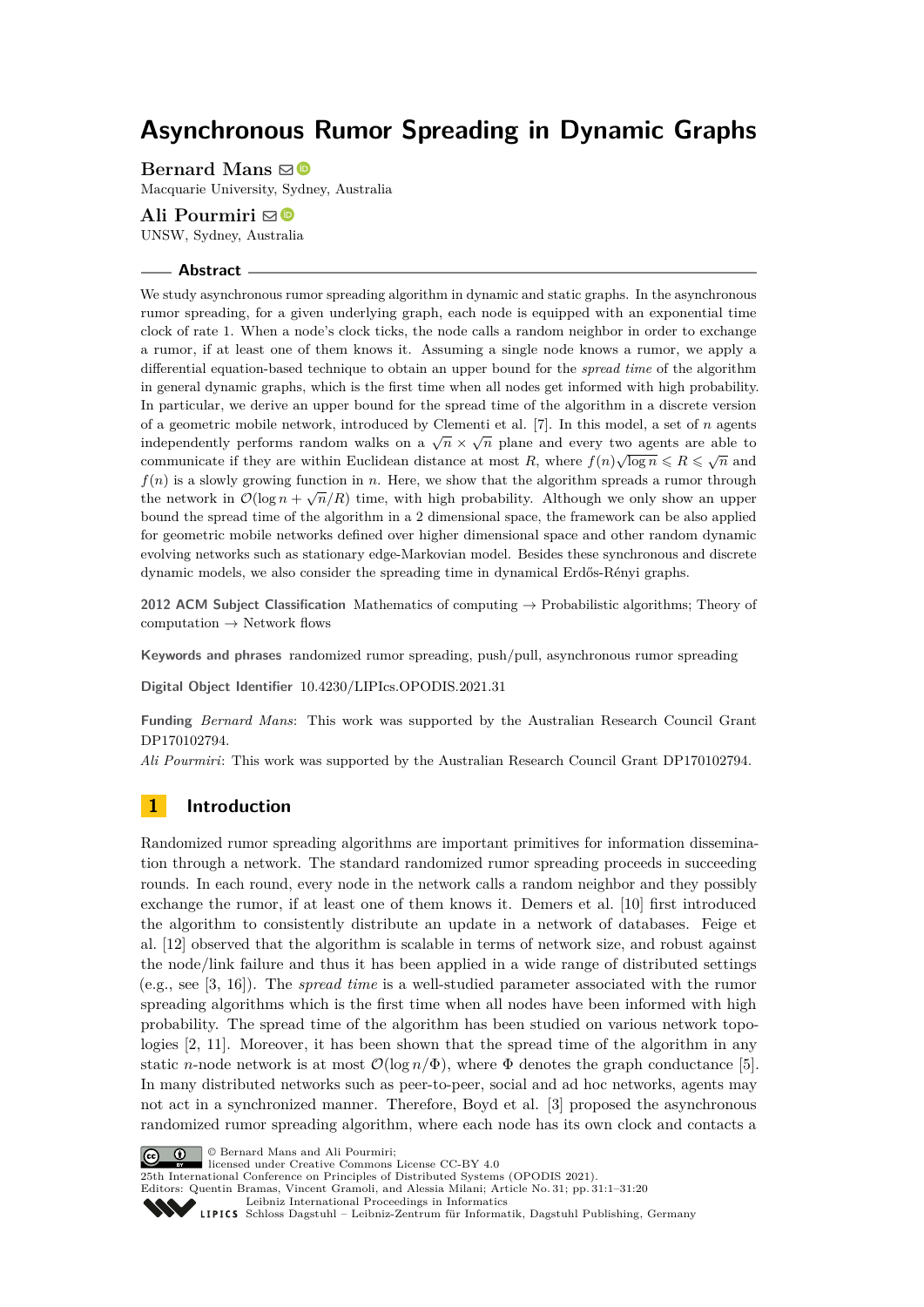### **31:2 Rumor Spreading in Dynamic Graphs**

random neighbor in order to exchange the rumor according to arrival times of its Poisson process with rate 1. The algorithm and its variations have been further studied in static networks [\[1,](#page-13-8) [13,](#page-13-9) [20,](#page-14-0) [23\]](#page-14-1).

Information spreading in dynamic graphs has been a fundamental question and the subject of a large body of works (e.g., see [\[8\]](#page-13-10) and references therein). For instance, the spread time of various algorithms has been studied in popular dynamic evolving graphs whose evolution is governed by a stochastic process such as *geometric mobile* [\[18,](#page-14-2) [21\]](#page-14-3), *edge-Markovian* [\[6\]](#page-13-11), and *node-Markovian* dynamic graphs [\[8\]](#page-13-10). Deterministic and adversarial settings have also been considered in [\[14,](#page-13-12) [22\]](#page-14-4). A dynamic evolving graph, denoted by  $\mathcal{G} = \{G^{(t)}\}_{t=0}^{\infty}$ , is usually referred to as a sequence of graphs with same set of nodes, but the edge set may change over discrete time  $t = 0, 1, \ldots$  It has gained popularity as it models a wide range of real-world networks including the wireless communication, mobile, and peer-to-peer networks.

# **1.1 Related Works**

Kowalski and Caro [\[17\]](#page-14-5) considered the asynchronous rumour spreading on general graphs and introduced a graphical quantity based on degree distribution of nodes that are incident to edges in any cut set. By applying the quantity they derive upper bounds for the spread time. Also, Panagiotou and Spiedel [\[20\]](#page-14-0) rigorously analyzed the spread time of the asynchronous algorithm in Erdős-Rényi graphs  $G(n, p)$  with  $p = \omega(\log n/n)$ . In order to show their results, they presented a large deviation inequality for the sum of a particular set of exponential random variables, which cannot be generalized for every graph.

Giakkoupis et al. [\[13\]](#page-13-9) applied coupling techniques and established an interesting relation between synchronous and asynchronous rumor spreading algorithms. Let *G* be a given *n*-node static network and assume that  $T_s(G)$  and  $T_a(G)$  are the spread time of synchronous and the standard asynchronous rumor spreading algorithms on *G*, respectively. They showed that  $T_a(G) = \mathcal{O}(T_s(G) + \log n)$ . Moreover, they derived an upper bound for  $\frac{T_s(G)}{T_a(G)}$ , which is  $n^{1/2}(\log n)^{\mathcal{O}(1)}$ . Giakkoupis et al. [\[14\]](#page-13-12) considered the spread time of the synchronous rumor spreading in dynamic evolving graphs. They showed that the rumor propagates through the graph whenever  $\sum_{t} {\Phi(G^{(t)}) \cdot D} = \Omega(\log n)$ , where  $D = \max_{u} \delta_u / \Delta_u$ ,  $\Delta_u$  and  $\delta_u$  are the upper and lower bounds for degree of node *u* over time, respectively, and the maximum is taken over all nodes.

Pourmiri and Mans [\[22\]](#page-14-4) established a similar upper bound for the spread time of asynchronous rumor spreading in dynamic graphs that is the first time when  $\sum_t {\Phi(G^{(t)}) \cdot \rho(G^{(t)})} =$  $\Omega(\log n)$ , where  $\rho(G^{(t)})$  is called the *graph diligence*. The graph diligence presents a more refined version of parameter *D* and  $\rho(G^{(t)}) \geq \delta(t)/\Delta(t)$ , where  $\Delta(t)$  and  $\delta(t)$  denote the maximum and minimum degree of  $G<sup>(t)</sup>$ , respectively. Moreover, they present a family of dynamic graphs for which the upper bounds is tight up to a  $o((\log n)^2)$  factor.

The aforementioned results have shown that besides the graph conductance, variation of degree sequence in a dynamic graph directly affect the spread time.

# **1.2 Our Main Results**

We focus on asynchronous rumor spreading in dynamic and static graphs and present a general technique to obtain an upper bound for the spread time. The upper bounds are based on a differential equation taking into account the expansion properties of various subset of nodes, the maximum and the minimum degree of nodes. The methods have two advantages; (i) In contrast to existing method, this technique can be extended to settings where graphical parameters continuously or discretely change over time. (ii) It provides an alternative way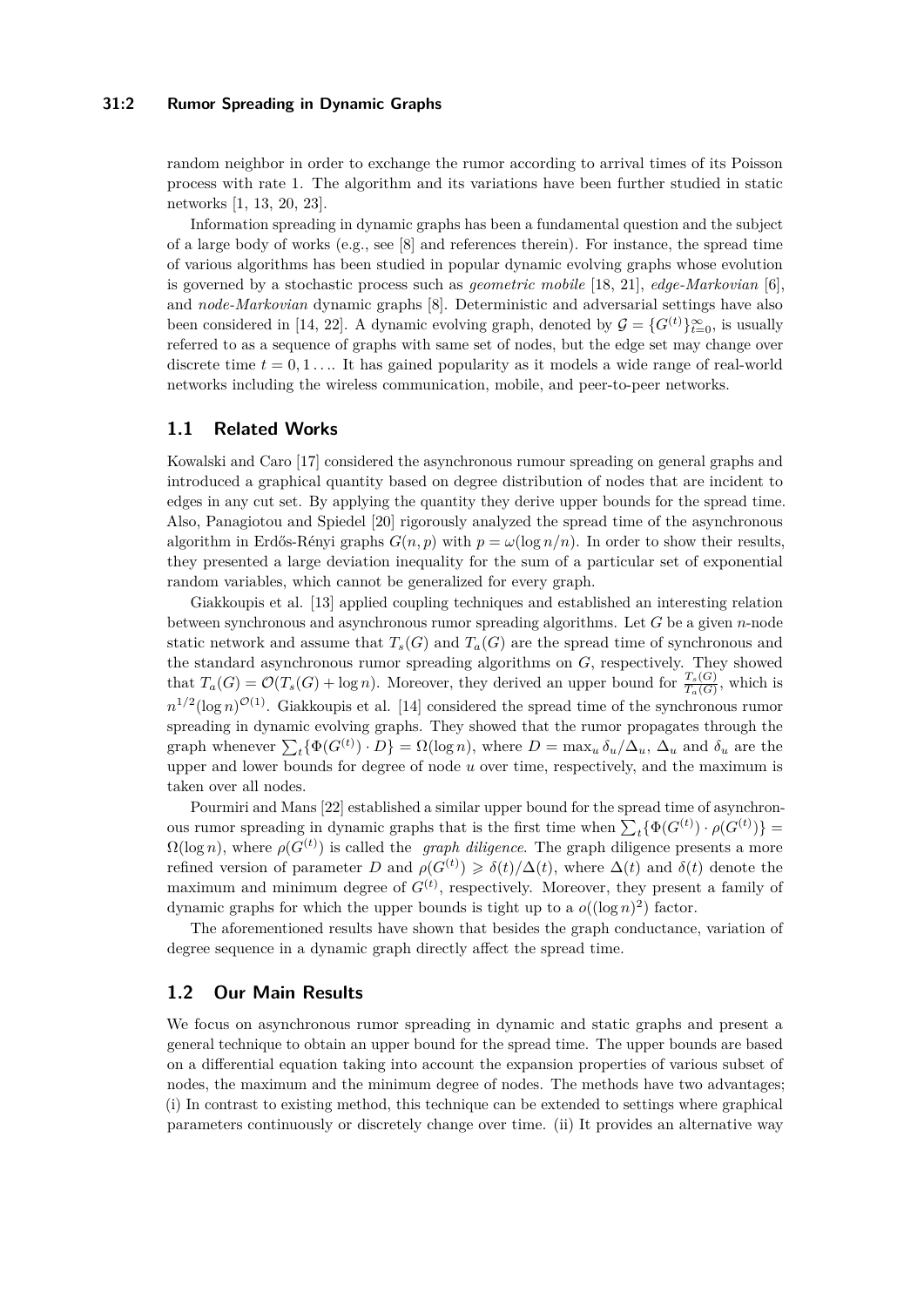to compute the spread time by defining a Poisson random variable that is stochastically dominated by the size of informed nodes. The latter allows us to apply a concentration result for Poisson random variables and obtain a lower bound for the size of informed nodes at any time.

For every *n*-vertex graph  $G = (V, E)$  and  $1 \leq x \leq n$ , *conductance function*, denoted by  $\Phi(x)$ , measures the expansion property of any subset of nodes of size at most *x* in *G*, which is defined as follows

$$
\Phi(x) = \min_{\substack{S \subset V(G) \\ 1 \leq |S| \leq x}} \frac{|E(S, \overline{S})|}{\min{\mathrm{vol}(S), \mathrm{vol}(\overline{S})}},
$$

where  $\text{vol}(S) = \sum_{u \in S} d_u$  and  $E(S, \overline{S})$  denotes the set of edges crossing *S* and its complement  $\overline{S}$  (i.e.,  $V \setminus S$ ). It is easy to see that the standard graph conductance can be rewritten as  $\Phi(G) = \Phi(n/2)$ . Lovász and Kannan [\[19\]](#page-14-6) introduced the concept of conductance function and showed that a lazy random walk on a connected graph with *n* nodes converges to its stationary distribution within at most  $\int_{1/n}^{1/2} dt/(t\Phi(nt)^2)$  time. Somewhat analogous to this result we estimate the number of informed nodes up to time *t* by a Poisson-distributed random variable with rate  $\Lambda(t)$ , where  $d\Lambda(t)/dt$  satisfies a differential equation (see Lemma [2.9\)](#page-5-0).

Using the differential equation presented at Lemma [2.9,](#page-5-0) we drive upper bounds for the spread time of the asynchronous rumor spreading in a general dynamic evolving graph, geometric mobile, and dynamical Erdős-Rényi graphs. A dynamic evolving graph is a sequence of *n*-node graphs,  $G^{(1)}, G^{(2)}, \ldots$ , where they all have the same set of nodes but set of edges changes over time  $t = 1, \ldots$ .

<span id="page-2-0"></span>▶ **Theorem 1.1.** *Suppose that*  $G = \{G^{(t)}\}_{t=1}^{\infty}$  *denote a dynamic evolving graph whose nodes degrees range over interval* [ $\delta$ ,  $\Delta$ ]. Also, assume that graph exposed at any time t,  $G^{(t)}$ , has *conductance at least* Φ*. Then, with high probability,*

 $T(\mathcal{G}) = \mathcal{O}(\Delta \log n/(\delta \Phi))$ ,

*where*  $T(G)$  *denote the first time when all nodes get informed.* 

▶ Remark. It turns out that the upper bound tight up to a  $o((\log n)^2)$ . In fact, there exists a  $\Delta$  remark. It turns out that the upper bound tight up to a  $O(\log n)$ . In fact, there exists a dynamic evolving graph with  $\Delta/\delta = \Theta(\sqrt{n})$  and  $\Phi = \Theta(\log \log n / \log n)$  for which the rumor spreads in  $\Omega(\sqrt{n}/\log n)$  time. For more details see [\[22,](#page-14-4) Theorem 1.2].

# **Geometric Mobile Network**

<span id="page-2-1"></span>The *geometric mobile stationary network*, introduced by Clementi et al. [\[7\]](#page-13-0), is a discrete version of *random walk mobility* model, where nodes represent radio stations in a wireless communication system [\[4\]](#page-13-13). For some small number  $\epsilon > 0$ , initially, *n* agents are randomly distributed on nodes of a  $\sqrt{n}/\epsilon \times \sqrt{n}/\epsilon$  2-dimensional grid, embedded on a  $\sqrt{n} \times \sqrt{n}$  square plane. For a given parameter  $r > 0$ , in each time step  $t = 1, \ldots$ , each agent independently and uniformly at randomly moves to a node whose Euclidean distance from its current location is at most r. Given this random process, in each time step  $t$ , we define network  $G^{(t)}$ whose vertex set is the set of all agents and there is an edge between any two agents in  $G^{(t)}$ if their Euclidean distance is at most *R*, where  $f(n)\sqrt{\log n} \le R \le \sqrt{n}$  in the plane, and  $f(n)$ is a slowly growing function in *n*. The model is denoted by  $\mathcal{M}(n, R) = \{G^{(t)}\}_{t=0}^{\infty}$  and it is assumed that the agents are initially distributed according to the stationary distribution of the random walk on the grid.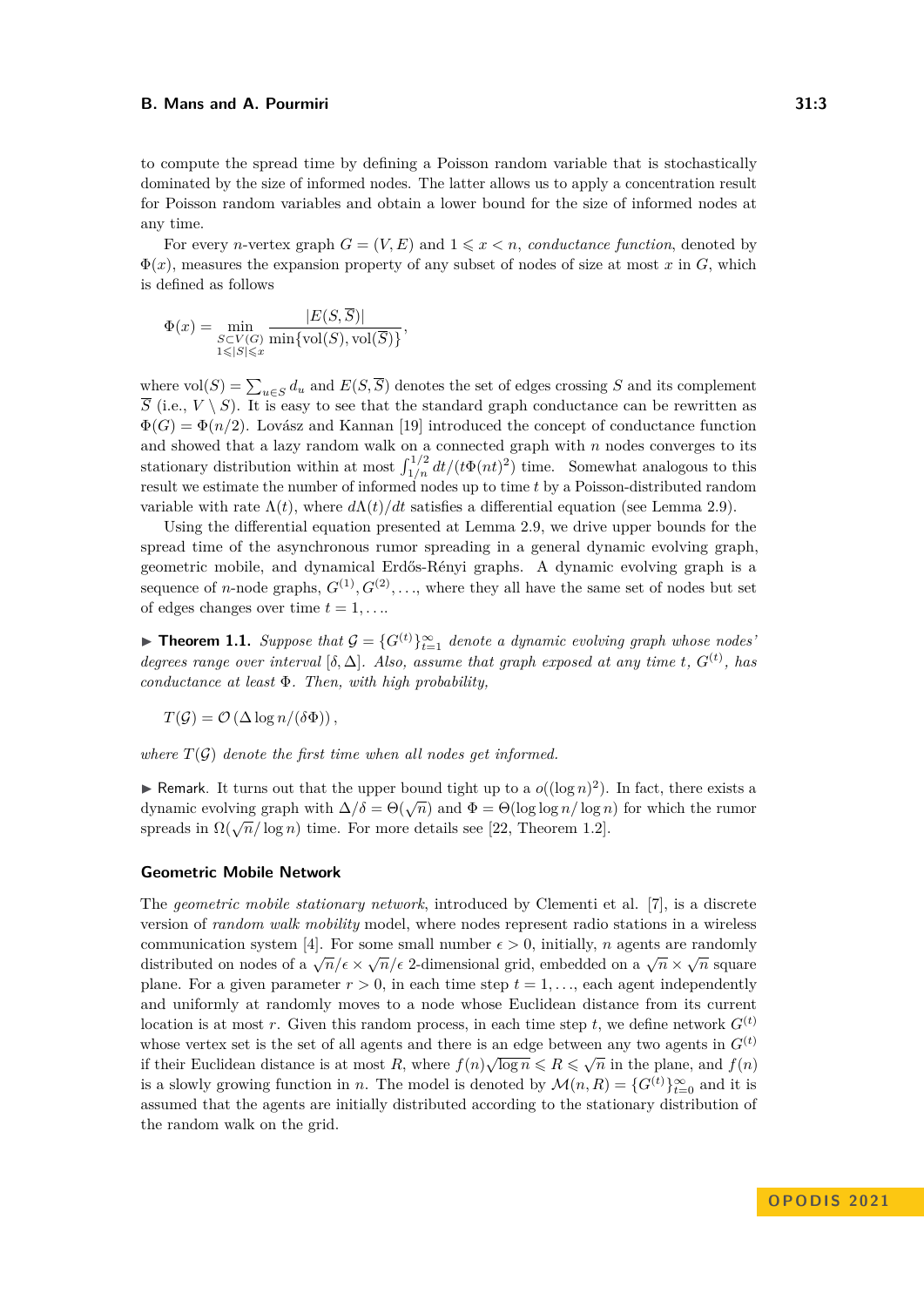### **31:4 Rumor Spreading in Dynamic Graphs**

**► Theorem 1.2.** *Suppose that*  $\mathcal{M}(n, R) = \{G^{(t)}\}_{t=0}^{\infty}$  *is a geometric mobile network with*  $f(n)\sqrt{\log n} \leq R \leq \sqrt{n/2}$ , where  $f(n)$  is a slowly growing function. Also, assume that, *initially, a node of*  $G^{(0)}$  *is aware of a rumor. Then, with high probability, the asynchronous rumor spreading algorithm propagates the rumor in*  $\mathcal{O}(\sqrt{n}/R + \log n)$  *time.* 

Interestingly, the upper bound has the same magnitude as the spread time of *flooding* in the network [\[7\]](#page-13-0). The flooding is a simple variant of the synchronous rumor spreading algorithm where each informed node pushes the rumor to all of its neighbors. For sufficiently large  $R = \Theta(\sqrt{n})$ ,  $\mathcal{M}(n, R)$  is almost fully connected and the theorem gives an upper bound of  $\mathcal{O}(\log n)$  for the algorithm, which is tight for the asynchronous rumor spreading in any fully connected network [\[3\]](#page-13-3). The proof technique of the theorem can be also applied for geometric mobile network defined over higher dimensional space.

### **Dynamical Erdős-Rényi Graph**

Häggström, Peres and Steif [\[15\]](#page-13-14) introduced dynamical percolation graph by adding a time dynamics to the well-known percolation model. The model, initially, starts with a fixed underlying graph *G* whose edges have been associated with a Poisson clock of rate  $\mu$ . When an edge's clock ticks, then the edge is activated (opened) with probably *p* and deactivated (closed) with probability  $1 - p$ . Later, Sousi and Thomas [\[24\]](#page-14-7) studied a setting where the underlying graph is an *n*-node complete graph,  $\mu = o((\log n)^{-6}/n)$  and  $p = c/n$ , where  $c > 1$  is a constant. The dynamic graph is called dynamical Erdős-Rényi graph  $ER(n, p, \mu)$ modeling a sparse dynamic graph whose edges get updated, slowly. They studied the mixing properties of a random walk on the graph and show that the random walk mixes in  $\frac{\log n}{\mu}(1+o(1))$  time.

<span id="page-3-1"></span>▶ **Theorem 1.3.** *Suppose that for some constant*  $c > 1$ ,  $p = c/n$  and  $\mu = o((\log n)^{-6}/n)$ *.* Also, assume that initially a rumor is injected to a node of  $ER(n, \mu, p)$ . Then, with probability  $1 - o(1)$ , the rumor propagates through the  $ER(n, \mu, p)$  within  $\mathcal{O}((\log n)^2/\mu)$  time.

A natural question would be to investigate the relation between the mixing and spread time in dynamic percolation graphs.

## **Outline**

In Section [2](#page-3-0) we present useful definitions and some preliminaries. We prove Theorems [1.1,](#page-2-0) [1.2,](#page-2-1) in Sections [3](#page-7-0) and [4,](#page-9-0) respectively. Also, we give a proof sketch for Theorem [1.3](#page-3-1) in Section [5.](#page-11-0)

# <span id="page-3-0"></span>**2 Notations and Preliminaries**

In this section we first define notations and some useful preliminaries. Throughout this paper, *n* denotes the number of nodes in the dynamic or static graph and log stands for the logarithm to the base of e. We say an event, say  $\mathcal{E}_n$ , holds with high probability, if **Pr**  $[\mathcal{E}_n]$  ≥ 1 − *n*<sup>-*c*</sup>, for some constant *c* > 1. For the sake of brevity we use *w.h.p.* to denote with high probability. Now, let us formally present some definitions.

 $\blacktriangleright$  **Definition 2.1** (Conductance function), Let  $G = (V, E)$  be an *n*-vertex simple graph. Then, *for every*  $1 \leq x \leq n$ *, conductance function is defined as* 

$$
\Phi(x) = \min_{\substack{S \subset V(G) \\ 1 \le |S| \le x}} \frac{|E(S, \overline{S})|}{\min\{\text{vol}(S), \text{vol}(\overline{S})\}},\tag{1}
$$

*where*  $E(S, \overline{S})$  *is the set of edges crossing S and its complement and* vol $(S) = \sum_{u \in S} d_u$ .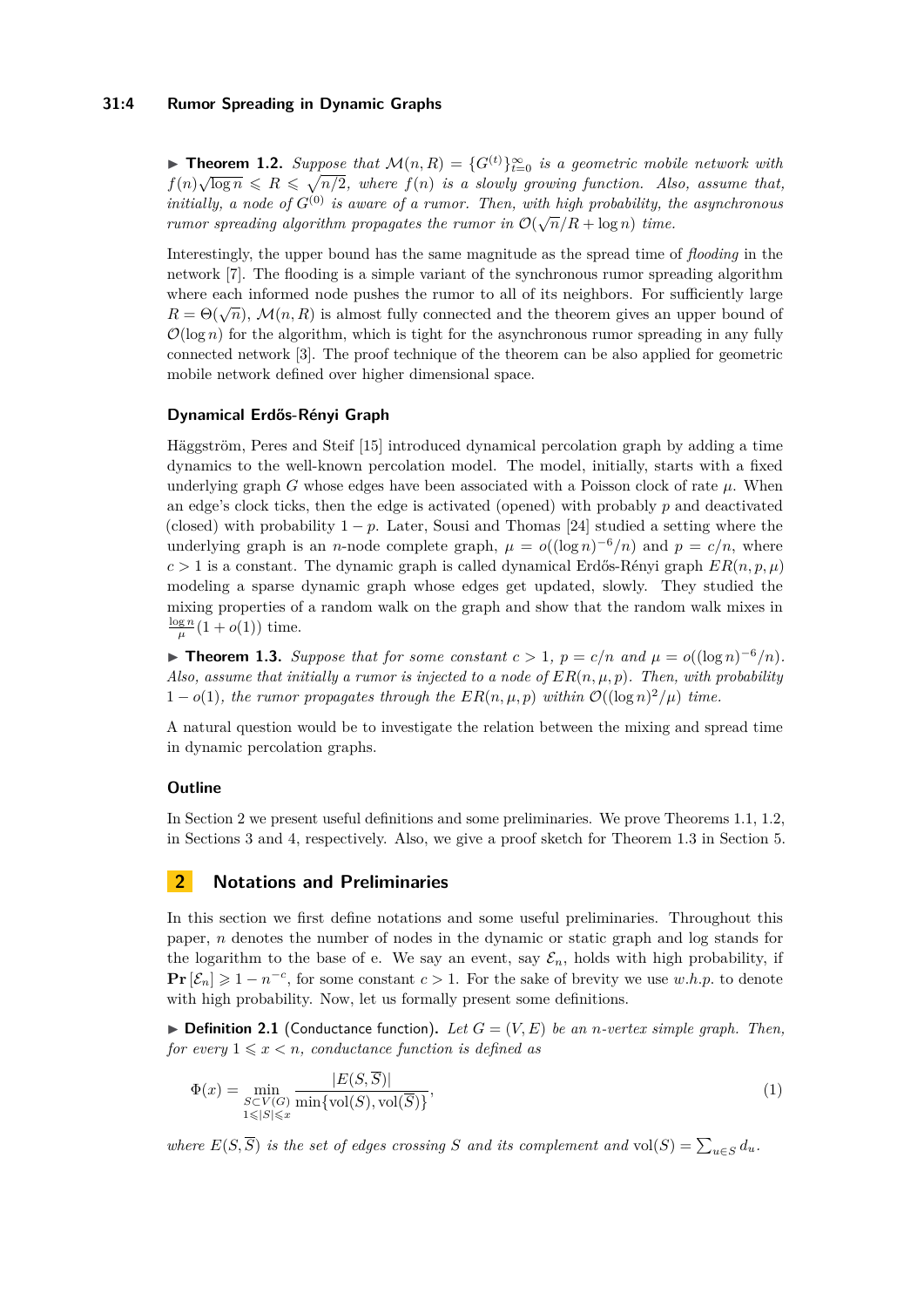▶ **Definition 2.2** (Asynchronous rumor spreading)**.** *Suppose G is a graph whose nodes are associated with an exponential time clock of rate* 1*. Also, assume that initially a rumor is injected to a node of G. Each node contacts a random neighbor according to the arrival times of its Poisson process with rate* 1*. When they contact each other, they may learn the rumor, if at least one of them knows it. Also, we define the spread time as the first time when all nodes get informed with high probability and we use T*(*G*) *to denote the spread time.*

▶ **Definition 2.3** (Non-homogeneous Poisson process)**.** *Suppose that for every τ* ⩾ 0 *there is a Poisson process with rate*  $\lambda(\tau) \geq 0$ . Then,  $\mathbf{P} = {\lambda(\tau) : \tau \geq 0}$  is called a non-homogeneous *Poisson or counting process. Also, let*  $N(\tau)$  *denote the number of occurrences made by process during*  $[0, \tau]$ *.* 

▶ **Definition 2.4** (Stochastic Dominance)**.** *We say random variable X stochastically dominates random variable Y , if for any arbitrary number a, we have that*

 $\Pr[X \leqslant a] \leqslant \Pr[Y \leqslant a]$ .

We will now present a well-known theorem regarding non-homogeneous Poisson process.

<span id="page-4-1"></span> $\triangleright$  **Theorem 2.5** ([\[9,](#page-13-15) Chapter 2]). *Suppose that*  $P = {\lambda(\tau) : \tau \ge 0}$  *is a non-homogeneous Poisson process. Also assume that*  $\lambda(\tau) : [0, \infty) \to [0, \infty)$  *is an integrable function. Then, for every*  $0 \le a \le b$ ,  $N(b) - N(a)$  *has a Poisson distribution with rate* 

$$
\Lambda = \int_{a}^{b} \lambda(\tau) d\tau.
$$

For more information about non-homogeneous Poisson processes we refer the interested reader to [\[9\]](#page-13-15). We now present a large deviation bound for Poisson random variables, whose proof is based on the moment generating function of the Poisson random variables.

<span id="page-4-2"></span>▶ **Theorem 2.6.** *Suppose that X denote a Poisson random variable with rate* Λ*. Then we have that*

$$
\mathbf{Pr}\left[|X-\Lambda|\geqslant \eta\right]\leqslant 2\cdot \mathrm{e}^{\frac{-\eta^2}{2(\Lambda+\eta)}}.
$$

Towards studying distribution of  $T(G)$ , we divide the asynchronous algorithm in *n* states where each state  $1 \leq j \leq n$  stands for the situation where we have j informed nodes. For every  $j = 1, \ldots, n - 1$ , define  $t_j(G)$  to be the waiting time for the algorithm to jump from the *j*-th state to the  $(j + 1)$ -st one. Clearly, we have that

$$
T(G) = \sum_{j=1}^{n-1} t_j(G).
$$

<span id="page-4-0"></span> $\blacktriangleright$  **Lemma 2.7.** *Suppose that*  $G = (V, E)$  *denote an n-node graph. Also, assume that, initially, rumor is injected to a node of G. Then, for every*  $2 \leq j \leq n-1$ , conditional on the first j *informed nodes, say*  $I_i$ ,  $t_i(G)$  *is an exponential random variable with rate* 

$$
\beta_j(G) = \sum_{\{u,v\} \in E(I_j, U_j)} \left\{ \frac{1}{d(u)} + \frac{1}{d(v)} \right\},\,
$$

*where*  $E(I_j, U_j)$  *is the set of edges crossing*  $I_j$  *and its complement*  $U_j$  *(set of non-informed nodes). Moreover*  $t_j(G)$  *is independent of*  $t_{j-1}, \ldots, t_1$ .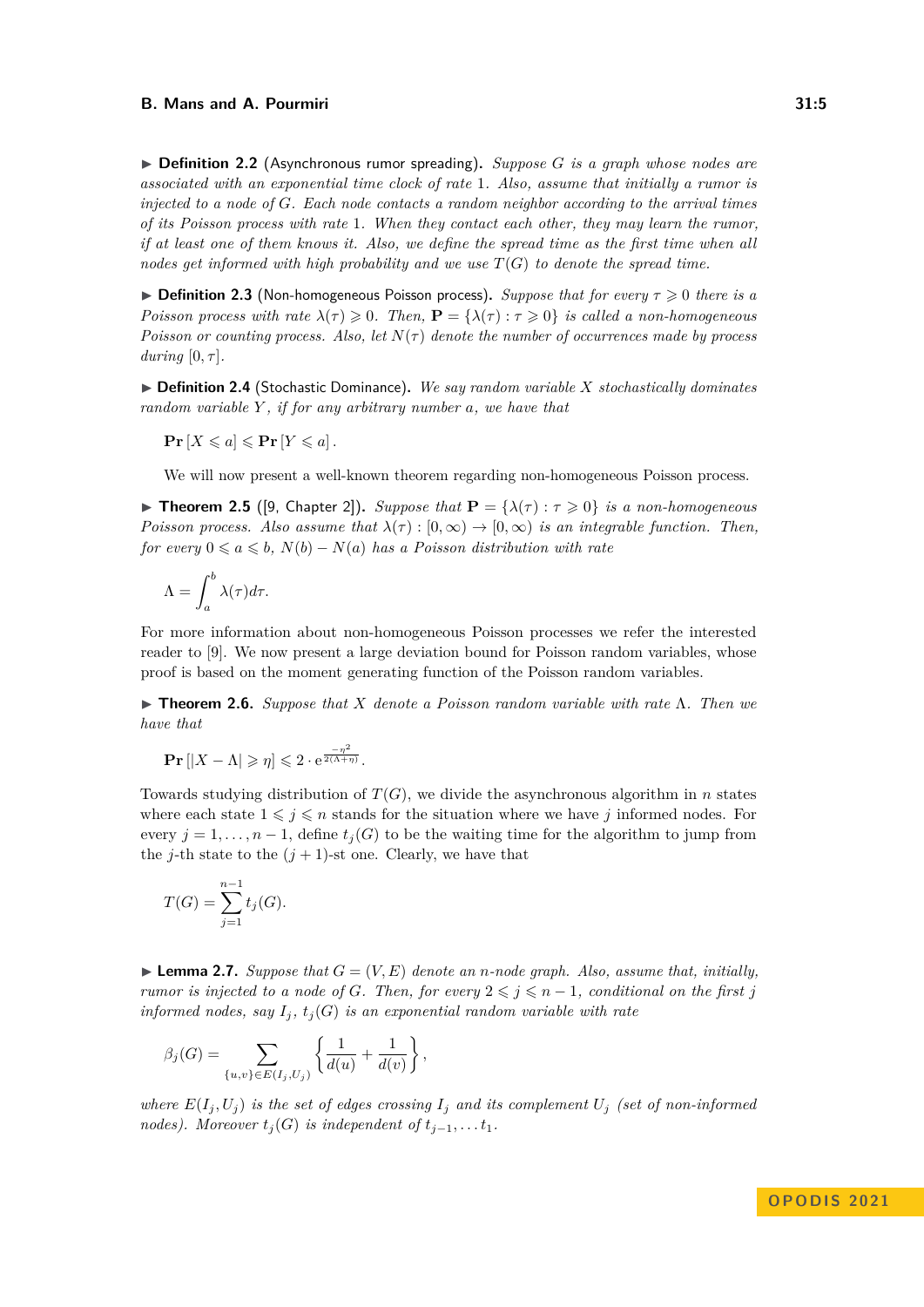### **31:6 Rumor Spreading in Dynamic Graphs**

**Proof.** Notice that for every pair of vertices  $\{u, v\} \in E$ , *u* and *v* contact each other with Poisson rate  $1/d(u) + 1/d(v)$ , where  $d(u)$  and  $d(v)$  are degrees of *u* and *v*, respectively. Let  $I_i$  denotes the set of first *j* informed nodes. Then the  $(j + 1)$ -st node gets informed with Poisson rate  $\beta_j(G)$ , which is

$$
\beta_j(G) = \sum_{\{u,v\} \in E(I_j, U_j)} \left\{ \frac{1}{d(u)} + \frac{1}{d(v)} \right\},\,
$$

As soon as the *j*-th node gets informed and *I<sup>j</sup>* gets determined, by memory-less property of exponential distribution,  $t_i(G)$  is an exponentially distributed random variable which is independent of  $t_1(G), \ldots, t_{i-1}(G)$ .

<span id="page-5-1"></span>▶ **Lemma 2.8.** Suppose that, for some  $n, A = (\alpha_1, \ldots, \alpha_n), B = (\beta_1, \ldots, \beta_n) \in \mathbb{R}_+^n$  be two *arbitrary vectors where for every*  $1 \leq j \leq n$ ,  $\alpha_j \leq \beta_j$ . Also, let  $P(A)$  and  $P(B)$  denote *non-homogeneous Poisson process for which,*  $j = 1, \ldots n$ *, the j*-th event happens with rate  $\alpha_j$ *and*  $\beta_i$ , *respectively. Then, during a given time interval, the number of events generated by*  $P(B)$  *stochastically dominates the number of events generated by*  $P(A)$ *.* 

The proof is given in Appendix [A.](#page-14-8)

# **2.1 Some Useful Lemmas**

<span id="page-5-0"></span>▶ **Lemma 2.9.** *Suppose that*  $G = \{G^{(t)}\}_{t=1}^{\infty}$  *denotes an evolving dynamic graph whose nodes degree range over*  $[\delta, \Delta]$ *. Also, let*  $\Phi(x)$ *,*  $1 \leq x \leq n$ *, be a lower bound for the conductance function of any graph*  $G^{(t)} \in \mathcal{G}$ . Now, assume that initially a rumor is injected to an arbitrary *node and the asynchronous algorithm starts propagating the rumor. Then, the number of informed nodes up to time t stochastically dominates a Poisson distribution with rate*  $\Lambda(t)$ *satisfying at*

$$
\Lambda'(t) = 2 \cdot (\delta/\Delta) \cdot \Phi(\min\{n - C(t), C(t)\}) \min\{C(t), n - C(t)\},\
$$

*where*  $C(t)$  *counts the number of events happened by a Poisson distribution with rate*  $\Lambda(t)$ *. In particular,*  $\Phi(x)$  *can be replaced with any function*  $F(x) \leq \Phi(x)$  *where*  $1 \leq x \leq n/2$ *.* 

**Proof.** Let  $\beta_j$  denotes the Poisson rate at which the  $(j + 1)$ -st node gets informed. Also let  $I_j$  and  $U_j$  denote the set of first *j* informed and  $n - j$  uninformed nodes, respectively. At any time *t*, by Lemma [2.7,](#page-4-0) for every  $1 \leq j \leq n-1$ , we get that

$$
\beta_j = \sum_{\{u,v\} \in E_t(I_j, U_j)} \left\{ \frac{1}{d_t(u)} + \frac{1}{d_t(v)} \right\} \geqslant \frac{2|E_t(I_j, U_j)|}{\Delta},
$$

where  $d_t(u)$  and  $d_t(v)$  denote the degree of *u* and *u* at time *t*. Also, the last inequality follows from  $1/d(u) + 1/d(v) \geq 2/\Delta$ . Note that  $d_t(u)$  and  $d_t(v)$  are not zero as they are incident to edge  $\{u, v\}$  crossing cut  $E_t(I_i, U_j)$ . By the lemma statement and the definition of conductance function, we have that

$$
|E_t(I_j, U_j)| \ge \Phi(\min\{j, n-j\}) (\min\{\text{vol}(I_j), \text{vol}(U_j)\})
$$
  

$$
\ge \Phi(\min\{j, n-j\}) \cdot (\min\{j, n-j\}) \cdot \delta,
$$

where  $vol(I_i)$  and  $vol(U_j)$  denote the volume of sets  $I_j$  and  $U_j$  in  $G^{(t)}$  and hence lower bounded by  $I_j \cdot \delta$  and  $U_j \cdot \delta$ , respectively. Notice that one can replace  $\Phi(x)$  by any  $F(x) \leq \Phi(x)$  and the lower bound still holds. Therefore, for every  $1 \leq j \leq n-1$ ,

<span id="page-5-2"></span>
$$
\beta_j \geqslant 2(\delta/\Delta)\Phi(\min\{j, n-j\}) \cdot \min\{j, n-j\})\tag{2}
$$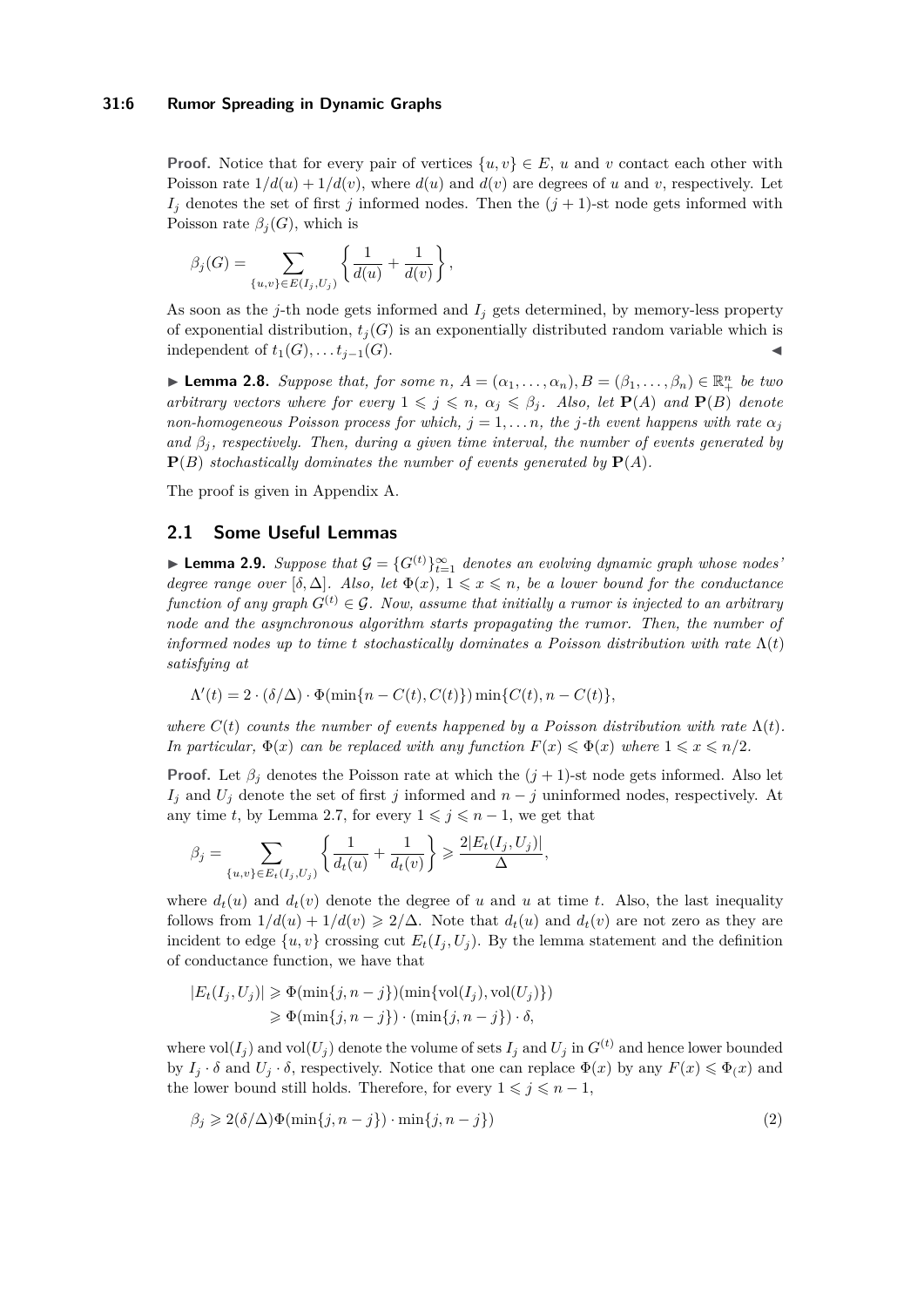Define a non-homogeneous Poisson process  $\mathbf{P} = {\lambda(t) : \tau \in [0, \infty)}$ , where we have

$$
\lambda(t) = \begin{cases}\n(2\delta/\Delta)\Phi(C(t))C(t) & \text{if } C(t) \le n/2, \\
(2\delta/\Delta)\Phi(n - C(t))[n - C(t)] & n/2 < C(t) < n, \\
0 & \text{otherwise,} \n\end{cases}
$$
\n(3)

where  $C(t)$  counts the number of informed nodes during [0, t]. Lemma [2.8](#page-5-1) and Inequality [\(2\)](#page-5-2) together show that the number of informed nodes stochastically dominates the number of events happened by **P**. Moreover, by Theorem [2.5](#page-4-1) during any interval  $[0, t]$ ,  $C(t)$  has a Poisson distribution with rate  $\Lambda(t) = \int_0^t \lambda(z) dz$ . Applying the fundamental theorem of the calculus yields that, for  $1 \leq C(t) \leq n$ ,

$$
\Lambda'(t) = (2\delta/\Delta)\Phi(\min\{n - C(t), C(t)\})\min\{n - C(t), C(t)\}.
$$
\n(4)

The following useful lemma helps to approximate  $C(t)$  and apply Lemma [2.9.](#page-5-0)

<span id="page-6-1"></span>▶ **Lemma 2.10.** *Suppose that*  $(\log n)^{1.3} \le \Lambda(t) \le n - \sqrt{n(\log n)^{1.3}}$ *. Then for any constant*  $0 < \varepsilon < 1$ *, we have that* 

$$
\Lambda'(t) \geq (1-\varepsilon)(2\delta/\Delta) \cdot \Phi(\min\{\Lambda(t), n-\Lambda(t)\}(1+\varepsilon)) \cdot \min\{\Lambda(t), n-\Lambda(t)\}.
$$

*In particular,*  $\Phi(x)$  *can be replaced by any function*  $F(x) \leq \Phi(x)$ ,  $1 \leq x \leq n$ *.* 

**Proof.** Recall that for every  $t > 0$ ,  $C(t)$  counts the number of events made by a Poisson distribution with rate  $\Lambda(t)$  during time interval [0, t]. Let us set  $\eta = \sqrt{\Lambda(t) \cdot (\log n)^{1.1}}$  and apply a concentration result (e.g., Theorem [2.6\)](#page-4-2) for  $C(t)$  and obtain an estimation for  $C(t)$ as follows.

$$
\mathbf{Pr}\left[|C(t) - \Lambda(t)| \geqslant \eta\right] \leqslant 2 \cdot e^{\frac{-\eta^2}{2(\Lambda(t)+\eta)}} = 2e^{\frac{-\Lambda(t)(\log n)^{1.1}}{4\Lambda(t)}} \leqslant 2e^{-(\log n)^{1.1}/4} = n^{-\omega(1)}.\tag{5}
$$

By [\(5\)](#page-6-0) we have that with probability  $1 - n^{-w(1)}$ ,

$$
\Lambda(t) - \eta \leqslant C(t) \leqslant \Lambda(t) + \eta
$$

and hence,

$$
n - \Lambda(t) - \eta \leqslant n - C(t) \leqslant n - \Lambda(t) + \eta.
$$

Combing the both inequalities implies that with high probability

$$
\min\{n - \Lambda(t), \Lambda(t)\} - \eta \le \min\{n - C(t), C(t)\} \le \min\{n - \Lambda(t), \Lambda(t)\} + \eta.
$$

Note that if  $(\log n)^{1.3} \le \Lambda(t) \le n/2$ , then we have that

$$
\eta = \sqrt{\Lambda(t) (\log n)^{1.1}} \leqslant \frac{\Lambda(t)}{(\log n)^{1.1}}.
$$

Moreover, if  $n/2 \le \Lambda(t) \le n - \sqrt{n(\log n)^{1.3}}$ , then  $n - \Lambda(t) \ge \sqrt{n(\log n)^{1.3}}$  and

$$
\eta = \sqrt{\Lambda(t)(\log n)^{1.1}} \leqslant \frac{\sqrt{n(\log n)^{1.3}}}{(\log n)^{.1}} \leqslant \frac{n - \Lambda(t)}{(\log n)^{.1}}
$$

# <span id="page-6-0"></span>**OPODIS 2021**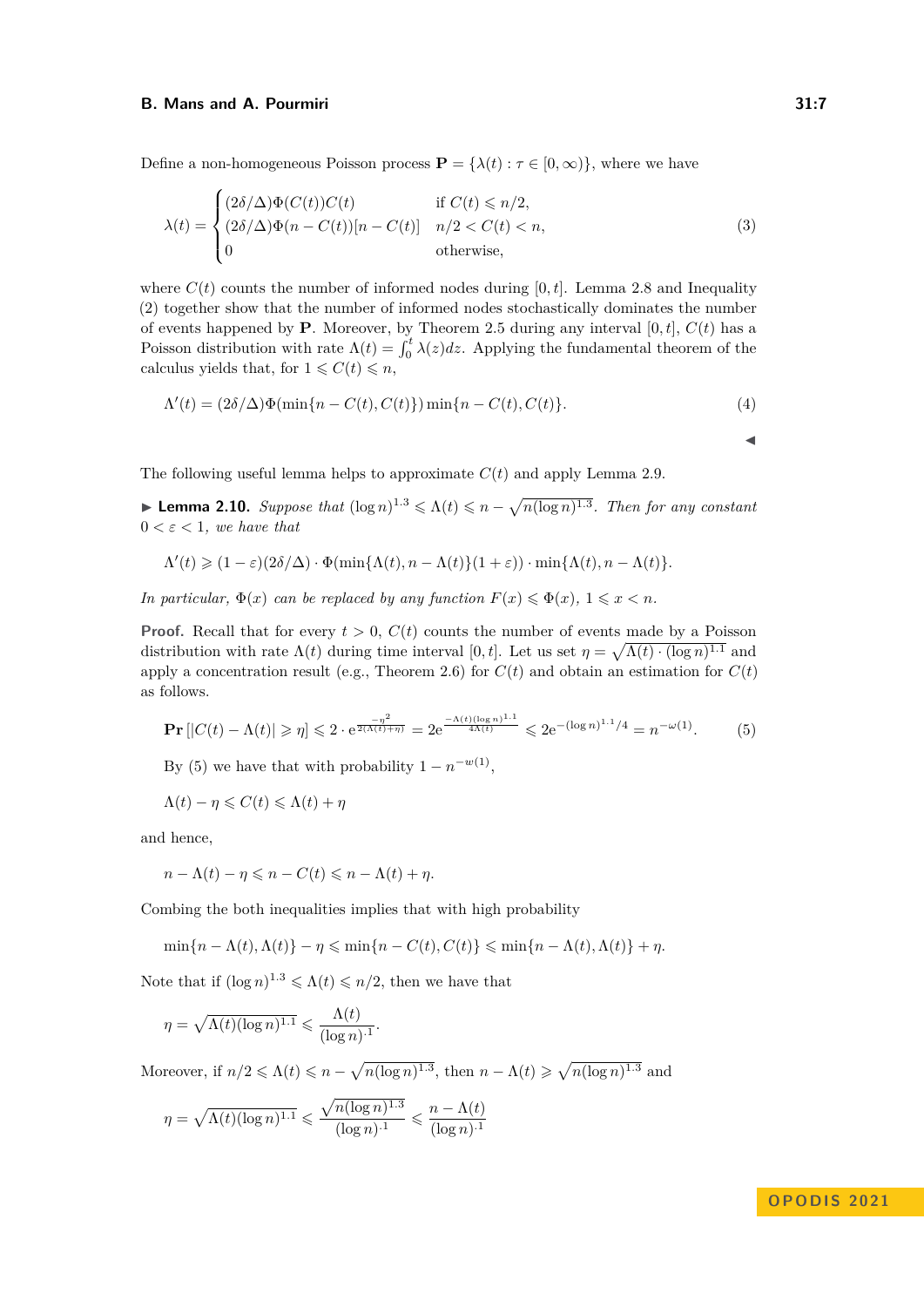### **31:8 Rumor Spreading in Dynamic Graphs**

Using the above two inequalities implies that  $\eta \leq \min\{\Lambda(t), n - \Lambda(t)\} / (\log n)^{-1}$ . Thus,

<span id="page-7-1"></span>
$$
\min\{n - \Lambda(t), \Lambda(t)\} \left(1 - \frac{1}{(\log n)^{1}}\right) \leqslant \min\{n - C(t), C(t)\}
$$

$$
\leqslant \min\{n - \Lambda(t), \Lambda(t)\} \left(1 + \frac{1}{(\log n)^{1}}\right) \tag{6}
$$

Let us apply [\(6\)](#page-7-1) in the differential equation presented at Lemma [2.9](#page-5-0) implies that

$$
\Lambda'(t) \geqslant 2 \cdot (\delta/\Delta) \cdot \Phi\left(\min\{n-C(t), C(t)\}\left(1+\frac{1}{(\log n)^{-1}}\right)\right) \min\{C(t), n-C(t)\}\left(1-\frac{1}{(\log n)^{-1}}\right).
$$

We replace  $1/(\log n)^{1}$  by any constant  $0 < \varepsilon < 1$  and the statement follows.

# <span id="page-7-0"></span>**3 Spread Time and Graph Conductance**

This section is devoted to the proof of Theorem [1.1](#page-2-0) presenting an upper bound for the spread time in terms of graph conductance.

**Proof of Theorem [1.1.](#page-2-0)** By Lemma [2.9](#page-5-0) we have that the number of informed nodes stochastically dominates a Poisson distribution with rate  $\Lambda(t)$  satisfying

$$
\Lambda'(t) = (2\delta/\Delta) \cdot \Phi \cdot \min\{C(t), n - C(t)\},\tag{7}
$$

where  $C(t)$  denotes the number of events happened by a non-homogenous process  $\{\lambda(t): t \geq 0\}$ 0} and  $\lambda(t) = (2\delta/\Delta) \cdot \Phi \cdot \min\{C(t), n - C(t)\}\$ . Therefore, the number of informed nodes during any interval  $[0, \tau]$  stocahstically dominates a Poisson-distributed random variable with rate  $\int_0^{\tau} \lambda(t) dt$ . Moreover, using a large deviation result for Poisson-distributed random variables (e.g., Theorem [2.6\)](#page-4-2), the number of events is concentrated around  $\int_0^{\tau} \lambda(t) dt$ . Therefore, by computing  $\int_0^{\tau} \lambda(t) dt$  one can obtain a lower bound for the number of informed nodes during time interval  $[0, \tau]$ , with high probability, and an upper bound for the spread time, consequently. To do so according to  $C(t)$ , we study the process in three consecutive phases.

**Initial phase.** This phase starts with  $C(t) = 1$  and ends when  $C(t)$  exceeds log *n*. Let  $T_{init}$  be the time when the phase ends. By Theorem [2.5,](#page-4-1)  $C(t)$  is a Poisson random variable with rate  $\Lambda(t) = \int_0^t \lambda(z) dz$ .

$$
\Lambda(t) = \int_0^t \lambda(z)dz \geqslant \int_0^t (2\delta/\Delta)\Phi dz = (2\delta/\Delta) \cdot \Phi \cdot t \tag{8}
$$

Then, by setting  $t = 4\Delta \log n / (\delta \Phi)$ , we conclude that  $\lambda(t) \geq 8 \log n$ . Using a large deviation bound (see e.g., Theorem [2.6\)](#page-4-2) we get that

$$
\mathbf{Pr}\left[C(t) \le \Lambda(t) - \sqrt{\Lambda(t)8\log n}\right] \le \exp\{-8\log n/4\} = n^{-2}.
$$

Therefore, with high probability,  $T_{init} \leq \frac{4\Delta \log n}{\delta \Phi}$ .

**Middle Phase.** This phase starts with  $C(t) = \log n$  and ends when  $C(t)$  exceeds  $n/2$ . Let  $\equiv$  $T_{mid}$  be the first time when the phase ends. Also, define  $t_0, t_1, t_2$  to be the first times that we have  $\Lambda(t_0) = (\log n)^{1.3}$ ,  $\Lambda(t_1) = n/2$  and  $\Lambda(t_2) = 2n/3$ , respectively. In this phase for every  $t \in [T_{init}, T_{mid}]$ , we have that

$$
\Lambda(t) = \int_0^t \lambda(z)dz \geq \int_{T_{init}}^t (2\delta/\Delta) \cdot \Phi \cdot (\log n)dz = (2\delta/\Delta) \cdot \Phi \cdot (\log n) \cdot (t - T_{init}).
$$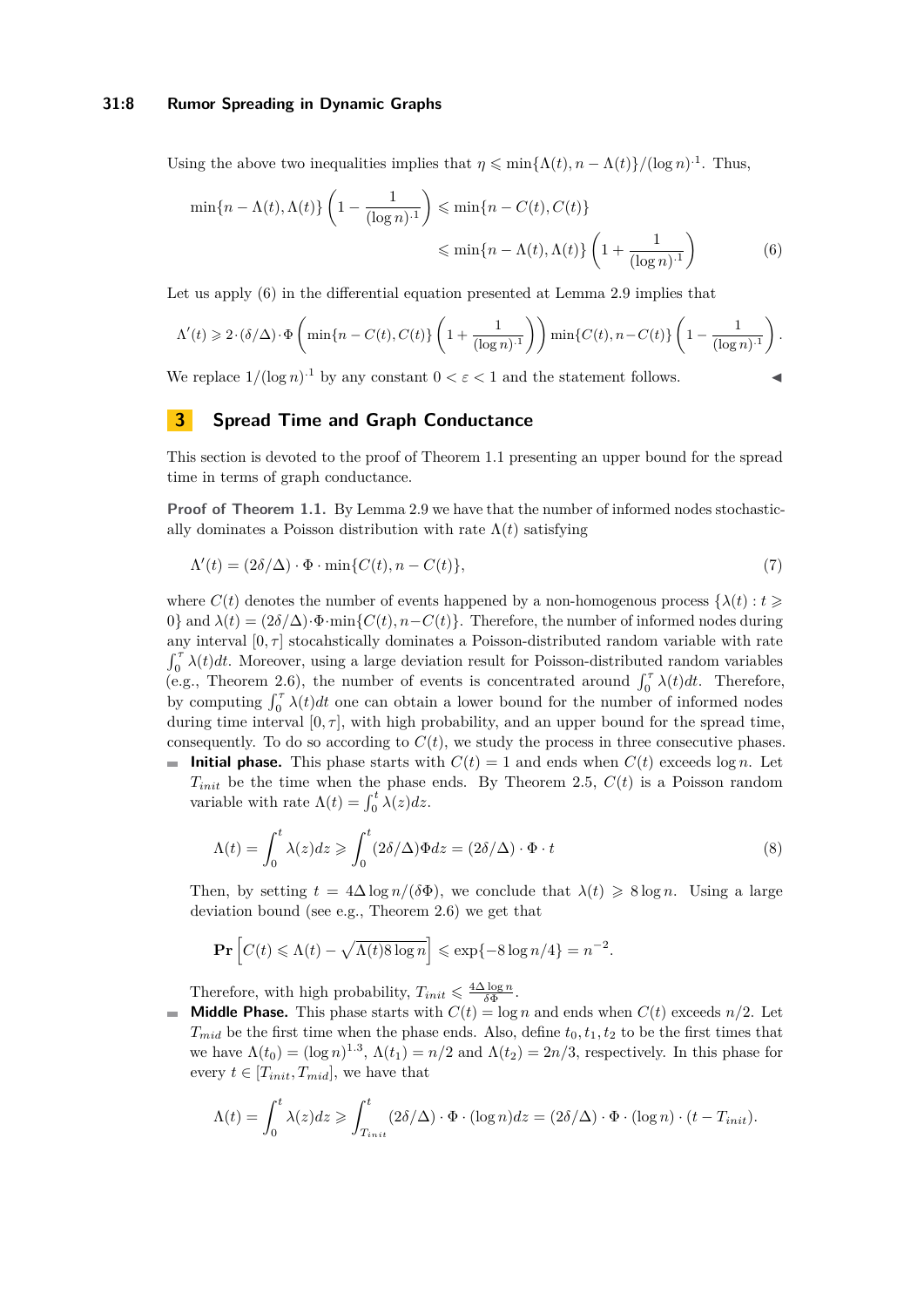This implies that there exists

<span id="page-8-0"></span>
$$
t_0 \leq T_{init} + \frac{\Delta(\log n)^{.3}}{2\delta\Phi} \leq \mathcal{O}\left(\frac{\Delta\log n}{\delta\Phi}\right) \tag{9}
$$

for which we have  $\Lambda(t_0) = (\log n)^{1.3}$ . Applying Lemma [2.10](#page-6-1) and using the fact that  $\Phi \leq \Phi(x)$ ,  $1 \leq x < n$ , we have that for every  $(\log n)^{1.3} \leq \Lambda(t) \leq n - \sqrt{(\log n)^{1.3}n}$ ,

$$
\frac{\Lambda'(t)}{\min\{\Lambda(\tau), n-\Lambda(\tau)\}} \geqslant (2(1-\varepsilon)\delta/\Delta)\Phi,
$$

where  $0 < \varepsilon < 1$  is an arbitrary constant. Taking the integral from both sides, on interval  $[t_0, t]$ , and setting appropriate integral constants we get that

$$
\Lambda(t) \geq \begin{cases} \exp\left\{\frac{2(1-\varepsilon)\delta\Phi}{\Delta}(t-t_0) + (1.3)\log\log n\right\} & (\log)^{1.3} \leq \Lambda(t) \leq n/2\\ n - \exp\left\{\frac{-2\delta(1-\varepsilon)\Phi}{\Delta}(t-t_1) + \log(n/2)\right\} & n/2 \leq \Lambda(t) \leq n - \sqrt{n(\log n)^{1.3}} \end{cases}
$$

where  $t_1$  is the first time when  $\Lambda(t_1) = n/2$ . From the first row in the above piecewise function we conclude that there exist

$$
t_1 \leq \frac{\Delta \log(n/2)}{2(1-\varepsilon)\delta\Phi} + t_0 = \mathcal{O}\left(\frac{\Delta \log n}{\delta\Phi}\right),
$$

where the last equality follows from [\(9\)](#page-8-0). Considering the second row and the previous equality we deduce that there exists

$$
t_2 = \mathcal{O}\left(\frac{\Delta \log n}{2(1-\varepsilon)\delta \Phi}\right) + t_1 = \mathcal{O}\left(\frac{\Delta \log n}{\delta \Phi}\right)
$$

with  $\Lambda(t_2) \geq 2n/3$ . Since  $C(t)$  has Poisson rate  $\Lambda(t)$ , by using a large deviation inequality we get that

$$
\mathbf{Pr}\left[C(t_2)\leqslant n/2\right]\leqslant\mathbf{Pr}\left[C(t_2)\leqslant\Lambda(t_2)-\log n\sqrt{\Lambda(t_2)}\right]\leqslant n^{-\omega(1)}.
$$

Therefore, w.h.p.,  $T_{mid} \leq t_2 = \mathcal{O}\left(\frac{\Delta \log n}{\delta \Phi}\right)$ .

**Final Phase.** This phase starts with  $C(t) = n/2$  and ends when  $C(t) = n$ . Let  $T_{final}$ denote the time when the phase ends. Notice that by definition of **P**, the process is symmetric in  $C(t)$ , as  $\lambda(t)$  is proportional to  $1 \leq \min\{C(t), n - C(t)\} \leq n/2$ . Considering the time interval for which the process starts at  $C(t) = \lceil n/2 \rceil$  and ends at  $C(t) = n$ . The length of this interval has the same distribution as the time that **P** requires to start from  $C(t) = 1$  and reach to the  $C(t) = |n/2|$ . Therefore, from the previous phases we have that, with high probability,

$$
T_{final} - T_{mid} = \mathcal{O}\left(\frac{\Delta \log n}{\delta \Phi}\right).
$$

The number of informed nodes up to time  $t$ ,  $I(t)$ , stochastically dominates  $C(t)$ . Thus

$$
\mathbf{Pr}\left[I(T_{final}) < n\right] \leq \mathbf{Pr}\left[C(T_{final}) < n\right] = n^{-\omega(1)}
$$

Therefore, with high probability  $T(G) = \mathcal{O}\left(\frac{\Delta \log n}{\delta \Phi}\right)$ 

. ↓ ↓ ↓ ↓ ↓ ↓ ↓ ↓ ↓ ↓ ↓ ↓ ↓

**OPODIS 2021**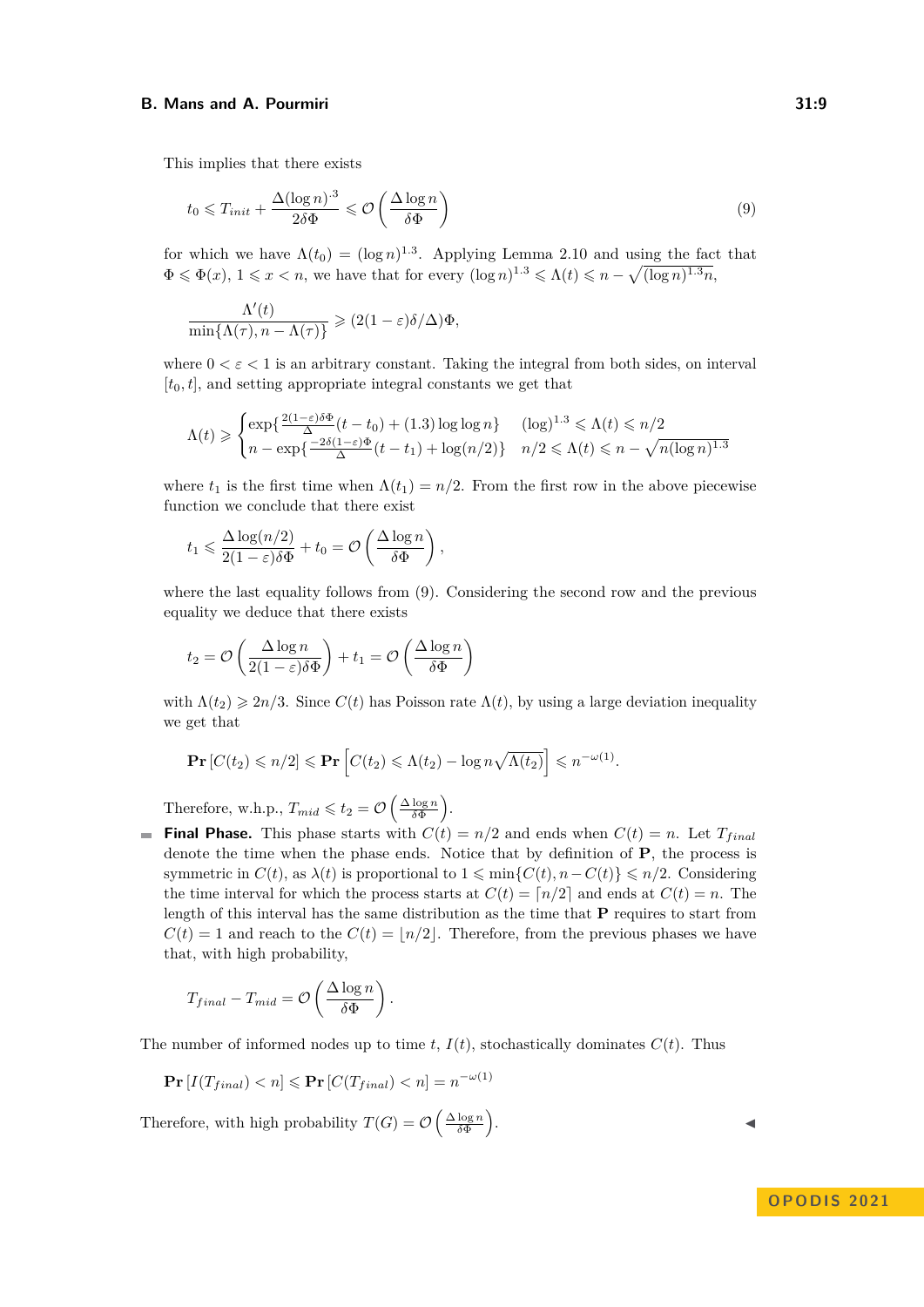### **31:10 Rumor Spreading in Dynamic Graphs**

# <span id="page-9-0"></span>**4 Geometric Mobile Networks**

In this section, we prove Theorem [1.2](#page-2-1) presenting an upper bound for the spread time of the asynchronous rumor spreading in a geometric mobile network introduced by Clementi et al. [\[7\]](#page-13-0). Let us first present the following lemma regarding some useful properties of the dynamic graph whose proof is differed to Appendix [B.](#page-15-0)

<span id="page-9-1"></span>**► Lemma 4.1.** *Suppose that*  $\mathcal{M}(n, R) = \{G^{(t)}\}_{t=0}^{\infty}$ , *is a geometric mobile network with f*(*n*) $\sqrt{\log n} \leq R < \sqrt{n}$ , where *f*(*n*) *is a slowly growing function in <i>n.* Then, with probability  $1 - n^{-\omega(1)}$ , for every  $1 \leq t \leq n^3$ , the followings hold:

- **1.** For every node *u*,  $d_u(t) = \Theta(R^2)$ , where  $d_u(t)$  is the degree of node *u* in  $G^{(t)}$ .
- **2.** There exists a constant  $a > 0$  such that conductance function  $G^{(t)}$  satisfies

$$
\Phi(x) \geqslant \begin{cases} a & 1 \leqslant x \leqslant R^2, \\ a \frac{R}{\sqrt{\min\{x, n-x\}}} & R^2 < x \leqslant n-1. \end{cases}
$$

**Proof of Theorem [1.2.](#page-2-1)** Similar to the proof of Theorem [1.1,](#page-2-0) applying Lemma [2.9](#page-5-0) results that the number of informed nodes stochastically dominates a Poisson distribution with rate Λ(*t*) satisfying

$$
\Lambda'(t) = (2\delta/\Delta) \cdot \Phi(\min\{C(t), n - C(t)\}) \cdot \min\{C(t), n - C(t)\},
$$

where  $C(t)$  denotes the number of events happened by a non-homogenous process  $\{\lambda(t): t \geq 0\}$ 0} and  $\lambda(t) = (2\delta/\Delta) \cdot \Phi(\min\{C(t), n - C(t)\}) \cdot \min\{C(t), n - C(t)\}.$  Therefore the number of informed nodes during any interval  $[0, \tau]$  stochastically dominates a Poisson-distributed random variable with rate  $\int_0^{\tau} \lambda(t) dt$ . On the other hand, a large deviation bound (e.g., see Theorem [2.6\)](#page-4-2) for the Poisson-distributed random variable shows that the number of events is concentrated around  $\int_0^{\tau} \lambda(t) dt$ , with heigh probability. Therefore, one can obtain a lower bound for the number informed nodes during time interval  $[0, \tau]$  by approximating  $\int_0^{\tau} \lambda(t) \cdot dt$ . In what follows, by a case analysis according to  $C(t)$  we estimate  $\int_0^{\tau} \lambda(t) \cdot dt$  and apply the large deviation bound to obtain an upper bound for the spread time, with high probability.

By Lemma [4.1,](#page-9-1) we observe that, w.h.p., at any time step  $t, 1 \leqslant t \leqslant n^3, G^{(t)}$  is almost regular. Thus the minimum degree of  $G^{(t)}$  over its maximum degree is a constant and we have  $\delta/\Delta = b = \Theta(1)$ . The lemma also gives a lower bound for the conductance function  $\Phi(x)$ . Conditioning on the mentioned properties about  $G^{(t)}$ 's,  $1 \leq t \leq n^3$  that hold with probability  $1 - n^{-\omega(1)}$ , one can apply Lemma [2.9](#page-5-0) and conclude that

<span id="page-9-2"></span>
$$
\Lambda'(t) = \begin{cases} c_1 C(t) & 1 \le C(t) \le \min\{R^2, n/2\} \\ c_1 \sqrt{\min\{C(t), n - C(t)\}} & \min\{R^2, n/2\} < C(t) \le n - 1, \end{cases}
$$
(10)

where  $R^2 < n/2$ ,  $c_1 = 2 \cdot a \cdot b$  is a constant and *a* appeared in Lemma [4.1.](#page-9-1) Moreover, applying Lemma [2.10](#page-6-1) implies that for every constant  $0 < \varepsilon_0 < 1$  we have that

$$
\Lambda'(t) \geq \frac{1-\varepsilon_0}{\sqrt{1+\varepsilon_0}} \begin{cases} c_1 \Lambda(t) & (\log n)^{1.1} \leq \Lambda(t) \leq \max\{R^2, (\log n)^{1.1}\}, \\ c_1 R \sqrt{\min\{\Lambda(t), n - \Lambda(t)\}} & \max\{R^2, (\log n)^{1.1}\} < \Lambda(t) \leq n-1, \end{cases}
$$

In order to have a simpler form we set  $1 - \varepsilon = \frac{1 - \varepsilon_0}{\sqrt{1 - \varepsilon_0}}$  $\frac{-\varepsilon_0}{1+\varepsilon_0}$ . Therefore, if  $\max\{R^2, (\log n)^{1.1}\}$  $\Lambda(t) \leqslant n-1$ , then we have that

<span id="page-9-3"></span>
$$
\frac{\Lambda'(t)}{\sqrt{\min\{\Lambda(t), n - \Lambda(t)\}}} \geqslant (1 - \varepsilon)c_1 R. \tag{11}
$$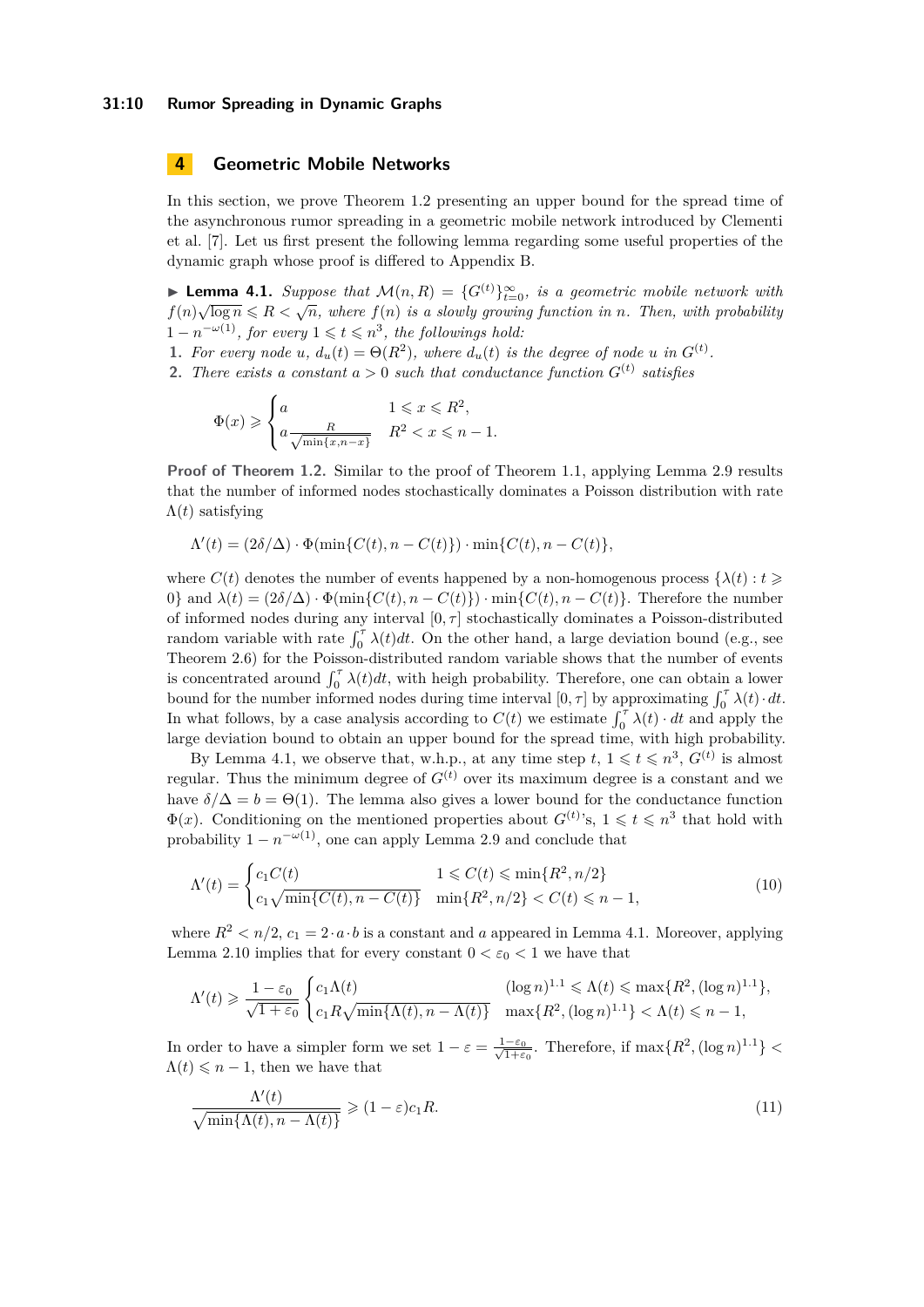Note that the number of informed nodes up to time  $t$  stochastically dominates  $C(t)$ . Therefore, in what follows we analyze  $C(t)$  in three consecutive phases.

**Initial phase.** This phase starts with  $C(t) = 1$  and finishes when  $C(t)$  exceed  $R^2$ . Let  $T_{init}$ be the first time when this phase ends. By [\(10\)](#page-9-2) we get that  $\Lambda'(t) = c_1 C(t)$ . Therefore, if  $C(t) = j$ , then the  $(j + 1)$ -st event happens with Poisson rate at least  $c_1 \cdot j$ . Let  $s_j$ denote the waiting time for moving from  $C(t) = j$  to  $C(t) = j + 1$ . Also, let  $m = |R^2|$ and define  $S_m = \sum_{j=1}^{m-1} s_j$ . Since  $s_j$  has an exponential distribution with rate  $c_1j$ , we conclude that

$$
\mathbf{E}\left[s_j\right] = \mathbf{E}\left[\mathbf{E}\left[s_j|C(t) = j\right]\right] \leqslant \mathbf{E}\left[\frac{1}{c_{1}j}\right] = \frac{1}{c_{1}j}
$$

By linearity of expectation we get that

$$
\mathbf{E}\left[S_m\right] = \sum_{j=1}^m \mathbf{E}\left[s_j\right] \leq \sum_{j=1}^m \frac{1}{c_0 j} = H_m/c_1 = (\log m)/c_0 + \mathcal{O}(1)
$$

where  $H_m$  is the *m*-th harmonic number and we have that  $H_m = \log m + O(1)$ . By a large deviation inequality for this particular set of exponential random variables (e,g, see Lemma [A.1\)](#page-9-1) we can show that, for every  $c \ge 0$ ,  $\Pr[S_m \ge \log m + c \log n] \le n^{-c}$ . Therefore, with high probability,

$$
T_{init} \leqslant (\log m)/c_1 + c \log n = \mathcal{O}(\log n). \tag{12}
$$

**Middle phase.** This phase starts with  $C(t) = R^2$  and ends when  $C(t)$  exceeds  $n/2$ . Let  $T_{mid}$  be the first time when this phase ends. Define  $t_0, t_1, t_2$  to be the first times that we have  $\Lambda(t_0) = \max\{R^2, (\log n)^{1.3}\}, \Lambda(t_1) = n/2$  and  $\lambda(t_2) = 2n/3$ . By [\(10\)](#page-9-2) we have that for every  $R^2 \leqslant C(t) \leqslant n/2$ ,

$$
\Lambda(t_0) = \int_0^{t_0} c_1 R \sqrt{C(t)} dt \geqslant c_1 R^2(t_0 - T_{init}),
$$

where the lower bound follows from the fact that  $C(t) \ge R^2$ . The presented lower bound implies that there exists  $t_0$  such that  $\Lambda(t_0) = \max\{R^2, (\log n)^{1.3}\}\.$  Moreover, we have that  $R^2 \geqslant (\log n)$  and hence

<span id="page-10-0"></span>
$$
t_0 \leq T_{init} + (\log n)^{3} = \mathcal{O}(\log n). \tag{13}
$$

Using the fact that for every  $t \geq t_0$ ,  $\Lambda(t) \geq \max\{R^2, (\log n)^{1.3}\}$ , we integrate from both sides of [\(11\)](#page-9-3) and we have that if  $t_0 \leqslant t \leqslant t_1$  we have that  $\max\{R^2, (\log n)^{1.3}\} \leqslant \Lambda(t) \leqslant n/2$ . Thus,

$$
\int_{t_0}^{t_1} \frac{\Lambda'(t)dt}{\sqrt{\Lambda(t)}} = 2\sqrt{\Lambda(t_1)} - 2\sqrt{\Lambda(t_0)} \ge \int_{t_0}^{t_1} (1-\varepsilon)c_1 R dt = (1-\varepsilon)c_1 R(t_1-t_0).
$$

If  $t_1 \leq t \leq t_2$ , then we have that  $n/2 \leq \Lambda(t) \leq 2n/3$  and hence

$$
\int_{t_1}^{t_2} \frac{\Lambda'(t)dt}{\sqrt{n - \Lambda(t)}} = 2\sqrt{n - \Lambda(t_1)} - 2\sqrt{n - \Lambda(t_2)} \ge \int_{t_1}^{t_2} (1 - \varepsilon)c_1 R dt = (1 - \varepsilon)c_1 R(t_2 - t_1)
$$

Recall that we have defined  $\Lambda(t_0) = \max\{R^2, (\log n)^{1.3}\}, \Lambda(t_1) = n/2$  and  $\lambda(t_2) = 2n/3$ . Considering the above lower bounds, one can observe that  $t_1 - t_0 = \mathcal{O}(\sqrt{n/R})$  and  $t_2 - t_1 = \mathcal{O}(\sqrt{n}/R)$ . Therefore,

$$
t_2 = (t_2 - t_1) + (t_1 - t_0) + t_0 = \mathcal{O}(\sqrt{n}/R) + t_0 = \mathcal{O}(\sqrt{n}/R) + \mathcal{O}(\log n),
$$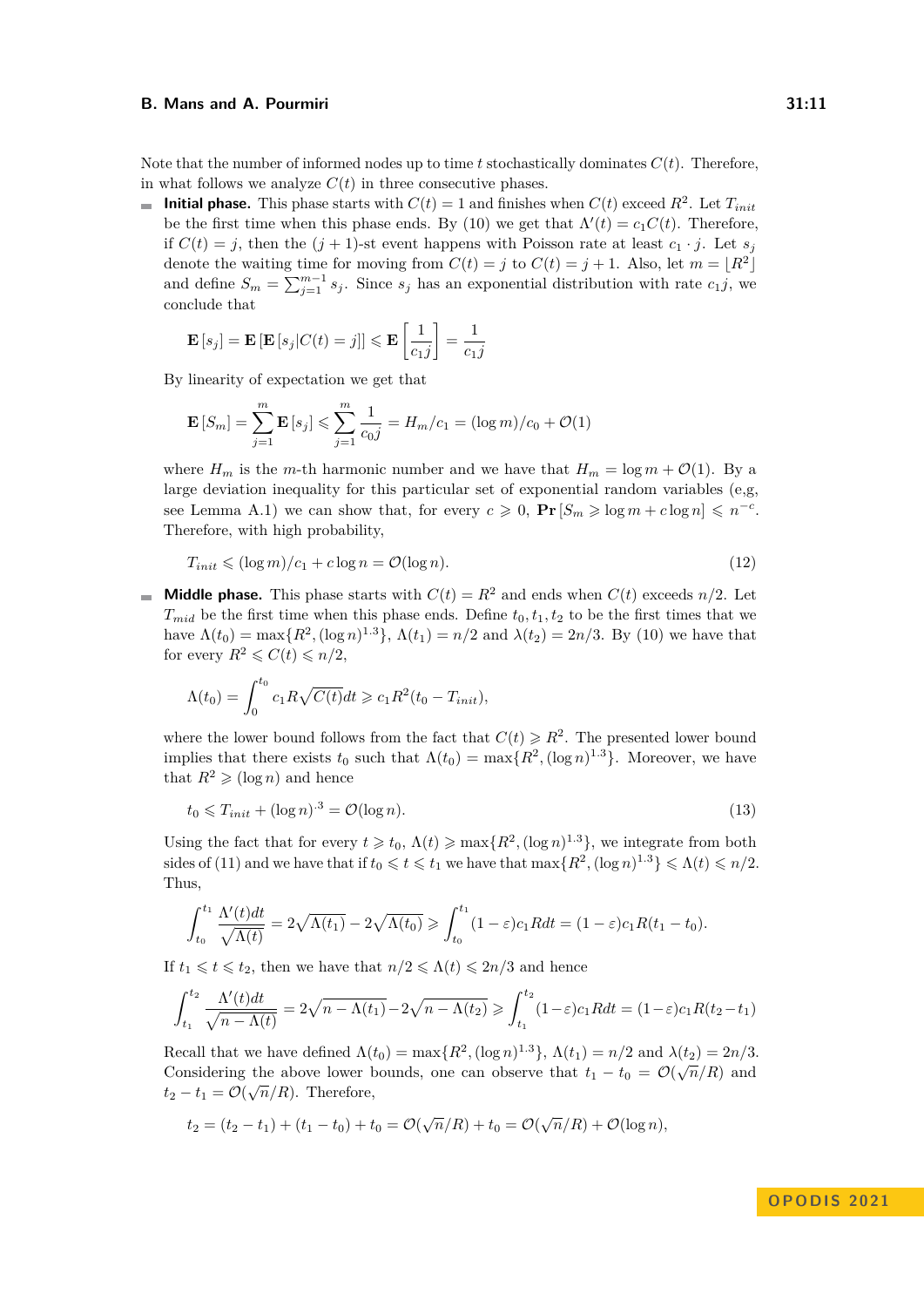where the equality follows from [\(13\)](#page-10-0). Since  $C(t_2)$  is distributed as a Poisson random variable with rate  $\Lambda(t_2) = 2n/3$ , by using Theorem [2.6](#page-4-2) we have that

$$
\Pr\left[C(t_2) < n/2\right] \leqslant \Pr\left[\left|C(t_2) - 2n/3\right| \geqslant n/6\right] = n^{-\omega(1)}.
$$

Then, w.h.p.  $T_{mid} \leq t_2 = \mathcal{O}(\sqrt{n}/R + \log n)$ .

**Final phase.** This phase starts with  $C(t) = n/2$  and ends when  $C(t) = n$ . Let  $T_{final}$  be the time when the phase ends. The analysis makes use of the fact that Poisson process with rate  $\Lambda(t)$  is symmetric in  $C(t)$ . Therefore, similar to the the final phase in the proof of Theorem [1.1,](#page-2-0) we have that w.h.p  $T_{final} - T_{mid} = \mathcal{O}(\sqrt{n}/R) + \log n$  and hence  $T_{final} = \mathcal{O}(\sqrt{n}/R + \log n).$ 

Using the fact that the number of informed node up to time  $t$ , say  $I(t)$ , dominates  $C(t)$  we have that

$$
\mathbf{Pr}\left[C(T_{final}) < n\right] \leqslant \mathbf{Pr}\left[C(T_{final}) < n\right]
$$

Therefore, w.h.p. the spread time in  $\mathcal{M}(n, R)$  is bounded by  $T_{final} = \mathcal{O}(\sqrt{n}/R + \log n)$ .

# <span id="page-11-0"></span>**5 Dynamical Erdős-Rényi Graphs**

In this section we provide a proof sketch for Theorem [1.3](#page-3-1) which presents an upper bound for the spread time in a dynamical Erdős-Rényi graph  $ER(n, p, \mu)$ . Before that we need some properties of the graph that have been shown in [\[24\]](#page-14-7). Recall  $ER(n, p, \mu)$  is a continuous Markov chain whose stationary distribution is a random graph distributed as Erdős-Rényi grpah  $G(n, p)$ .

 $\blacktriangleright$  **Definition 5.1** ([\[24,](#page-14-7) Definition 2.2]). For a specified constant *c*, we say that graph  $G = (V, E)$ *is good and we write*  $G \in \mathcal{H}(c)$ *, if G has a unique connected component*  $C$  *with*  $|C| \geqslant c \cdot \log n$ *, and we call it the giant component and satisfies the following properties.*

- *size.* We have  $|C| \geqslant c \cdot n$ .
- *Maximum degree. The maximum degree of*  $C$  *is at most*  $c \log n$ *.*  $\blacksquare$
- *Number of edges. There are at most cn edges in* C  $\overline{\phantom{a}}$
- *Expansion properties.* We have that  $\Phi_c \geqslant c(\log n)^{-2}$ , where  $\Phi_c$  is the conductance of the  $\blacksquare$ *giant component.*

<span id="page-11-1"></span>▶ **Proposition 5.2** ([\[24,](#page-14-7) Proposition 2.3])**.** *For any graph G sampled from the stationary distribution of dynamical Erdős-Rényi process. Then, we have that*  $\mathbf{Pr}[G \notin \mathcal{H}(c)] = \mathcal{O}(n^{-9})$ .

**Proof of Theorem [1.3.](#page-3-1)** We analyze the algorithm in three consecutive phases. For every *τ* > 0, let  $\mathcal{G}(\tau)$  be the dynamical Erdős-Rényi graph at time *τ*. Also, let  $T_{mix}$  denote the mixing time of the dynamical Erdős-Rényi graph, which is  $T_{mix} = (2 + o(1)) \frac{\log n}{\mu}$  (e.g., see [\[24\]](#page-14-7)).

**Informing a node of the giant component.** This phase starts with one single informed node and ends when a node of giant component knows the rumor. Let  $T_1$  be the first time when this phase ends. For each  $k = 1, \ldots$ , define  $\tau_k = k \cdot T_{mix}$ . By Proposition [5.2,](#page-11-1)  $\mathcal{G}(\tau_k) \in \mathcal{H}(c)$  and hence it has a unique giant component of size at least  $c \cdot n$ . Therefore, at time  $\tau_k$ , the informed node is not included in the giant component with probability at least  $(1-c)^k$ . Hence, we deduce that with probability at least  $1-1/n$  after at most  $(\log n/c)T_{mix} = \frac{(\log n)^2}{c\mu}$  $\frac{g(n)}{c\mu}(2+o(1))$  time this phase ends.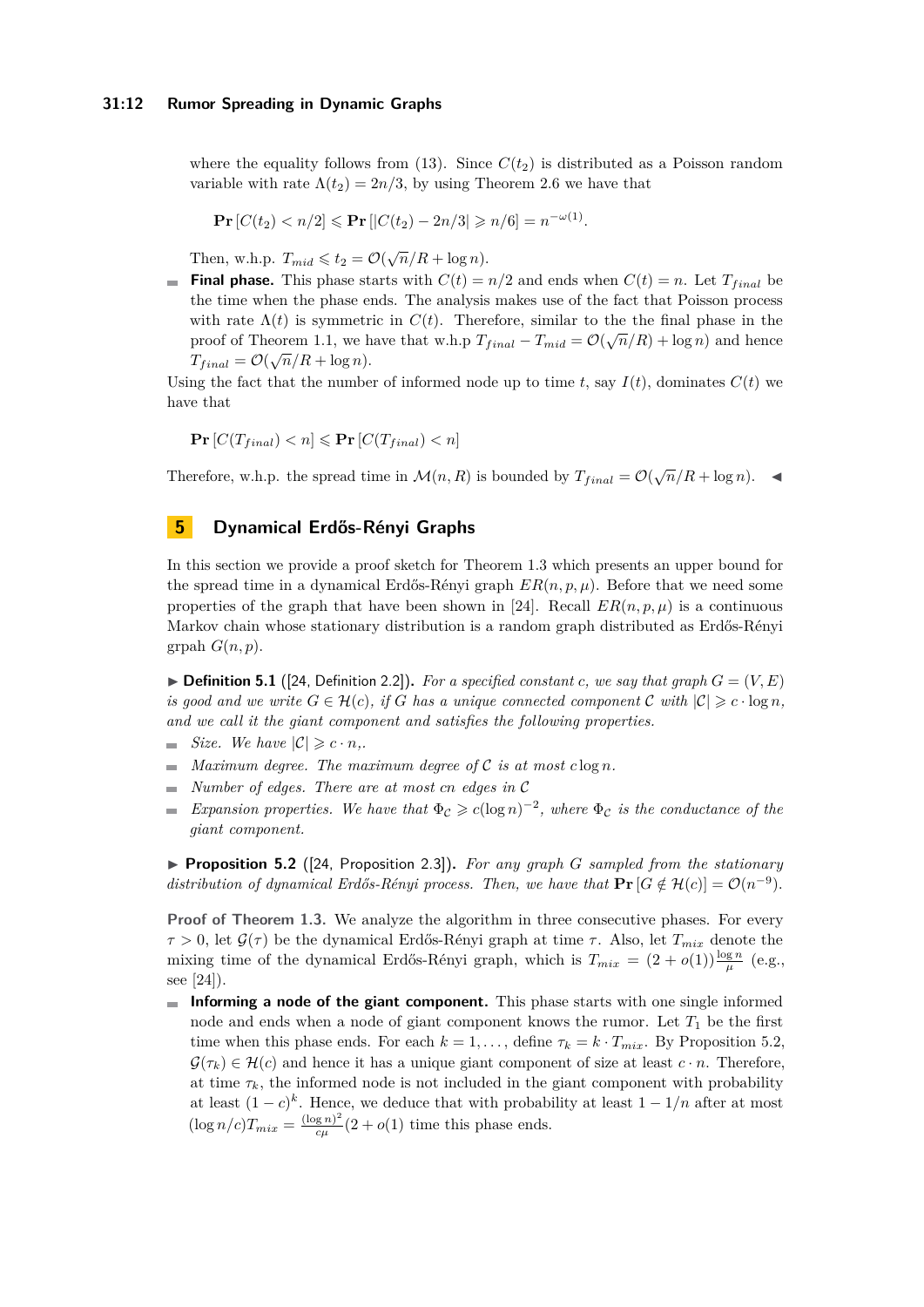- **Informing all nodes within the giant component.** This phase starts with an single m. informed node that belongs to the giant component and ends when all nodes in the giant component get informed. Let  $T_2$  denotes the time this phase requires to finish. By Proposition [5.2,](#page-11-1) the giant has at most *cn* edges. Thus, the first edge in the component gets updated with Poisson rate  $cn\mu = \mathcal{O}((\log n)^{-6})$ . This implies that with probability 1-*o*(1), during time  $[T_1, T_1 + (\log n)^5]$ , the component remains connected and will be the same during the time interval. Applying Theorem [1.1](#page-2-0) implies that rumor spreads through the giant component within  $\mathcal{O}\left(\frac{\Delta \log n}{\delta \Phi}\right)$  time. By Proposition [5.2,](#page-11-1) with probability  $1-\mathcal{O}(n^{-9})$ , the giant component is a good graph and hence we have that  $\delta = 1$ ,  $\Delta = \mathcal{O}(\log n)$  and  $\Phi_{\mathcal{C}} = \Omega((\log n)^{-2})$ . Thus, with probability  $1 - o(1)$ , the rumor spreads through the giant component within  $T_2 - T_1 = \mathcal{O}((\log n)^4)$  time.
- **Informing rest of the nodes.** This phase starts with at least *cn* informed nodes, which is  $\overline{\phantom{a}}$ the size of giant component. Let  $U(\tau)$  and  $I(\tau)$  be the set of informed and non-informed nodes up to time  $\tau$ . Let  $T_3$  denote the time when this phase ends. For each  $k = 1, \ldots$ define  $\tau_k = T_2 + k \cdot T_{mix}$  and suppose that  $u \in \mathbf{U}(\tau_k)$ . It is worth mentioning that definition of  $\tau_k$  allows us to have a new sample of  $G(n, p)$  and for each  $\tau_k$ ,  $\mathcal{G}(\tau_k)$  is distributed as  $G(n, p)$ . Fo every  $k = 1, \ldots$ , define random variables  $X_u(k)$  to be the number of informed nodes that are adjacent to *u* at time  $\tau_k$ . Also  $|I(\tau_k)| \geqslant c \cdot n$  is non-decreasing function in time. Therefore,  $X_u(k)$  dominates binomial random variable  $X \sim \text{Bin}(cn, p)$ . Then, for every  $0 \lt \theta \lt 1$ , by Zygmund-Paley inequality we have that

$$
\begin{aligned} \Pr\left[X_u(k) > \theta c n p\right] > \Pr\left[X_u(k) > \theta c n p\right] \\ > (1 - \theta)^2 \frac{(c n p)^2}{c n p (1 - p) + (c n p)^2} \\ > (1 - \theta)^2 \frac{c n p}{1 + c n p} .\end{aligned}
$$

Setting  $\theta = 1/2$  and using the fact that  $p = \Theta(1/n)$ , we conclude that

$$
\mathbf{Pr}\left[X_u(k) > 0\right] \geqslant \frac{cnp}{4(1 + cnp)} = c_1,
$$

where  $c_1$  is a constant. Therefore, with probability at least  $c_1$ , for every  $k = 1, \ldots$  $u \in U(\tau_k)$  is connected to some informed node. Fixing arbitrary  $u \in U(\tau_1)$ , the probability that at time  $\tau_k$ , *u* is not connected to some informed node is at least  $(1 - c_1)^k$ . Thus, by setting  $k = 2 \log n/c_1$ , with probability at most  $n^{-2}$ , *u* is not connected. By union bound over all non-informed nodes, we conclude that, with probability 1−1*/n*, every non-informed node is being connected to some informed one before time  $\tau_k$ . Provided  $u \in U(\tau)$  has an informed neighbor, say *v*, they share the rumor with rate  $1/d(u) + 1/d(v)$ . Notice that for every  $k$ ,  $\mathcal{G}(\tau_k) \sim G(n, p)$  and hence its maximum degree is at most  $\mathcal{O}(\log n)$ . Therefore, *u* and *v* communicates with rate at least  $\Omega(1/\log n)$ . So with high probability during a period of length at most  $(\log n)^3$ , *u* gets informed from its neighbor *v*, which follows from a concentration result for a Poisson random variable of rate  $\Omega(1/\log n) \cdot (\log n)^3 \geq (\log n)^{3/2}$ .

Note that edge  $\{u, v\}$  may disappear with rate  $\mu$ , however, during a time interval of length  $(\log n)^3$ , the edge disappear with probability  $\mu(\log n)^3 = o(1)$ . Therefore, with probability  $1 - o(1)$  after at most  $T_2 + (2 \log n/c_1) T_{mix} + \mathcal{O}((\log n)^3)$  time every node gets informed. From the first and second phases  $T_2 = T_1 + \mathcal{O}((\log n)^4) = \mathcal{O}(\log n T_{mix})$ and hence, with probability  $1 - o(1)$ , the rumor spreads in  $\mathcal{O}((\log n)^2/\mu)$  time.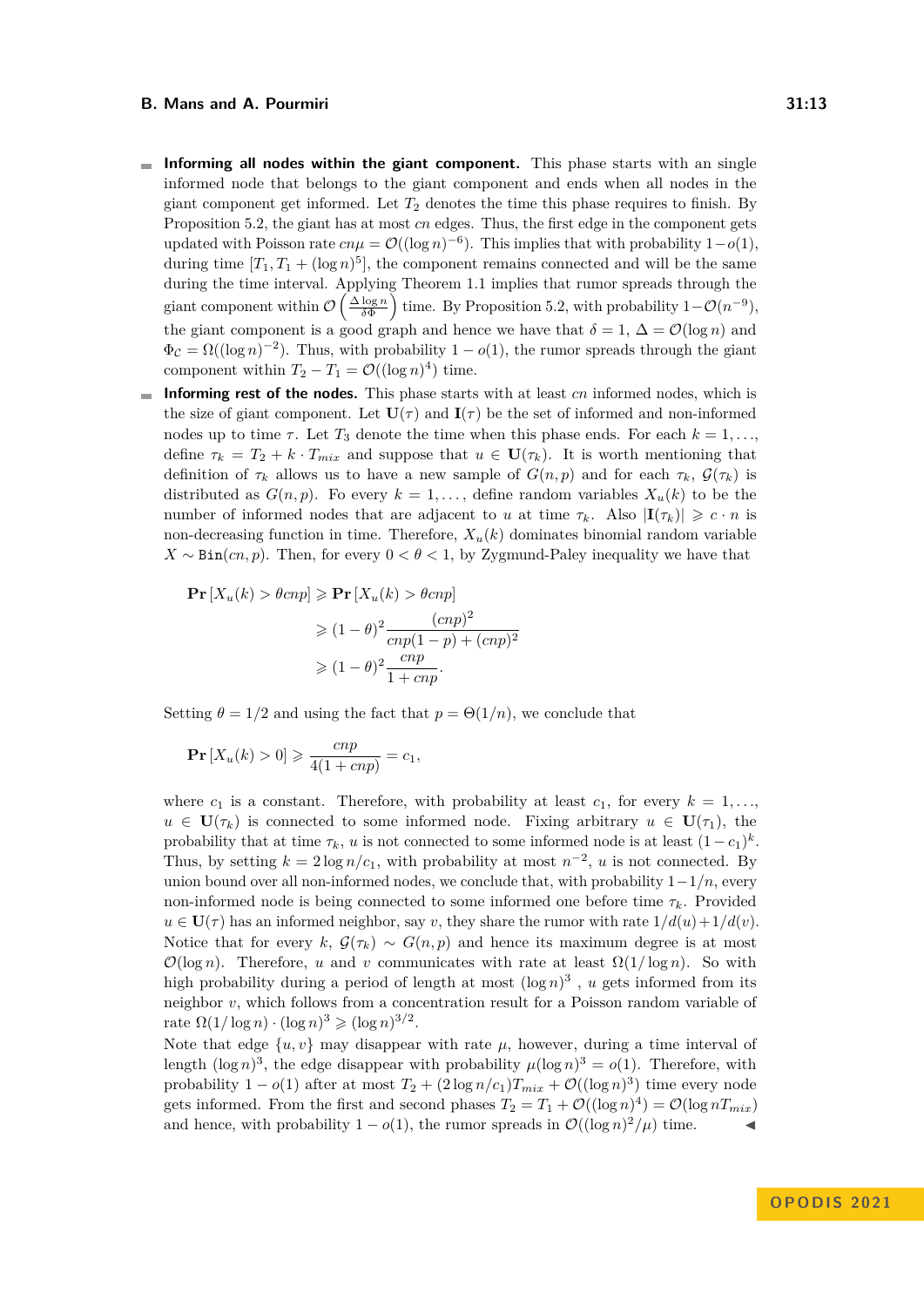### **References**

- <span id="page-13-8"></span>**1** Hüseyin Acan, Andrea Collevecchio, Abbas Mehrabian, and Nick Wormald. On the push&pull protocol for rumour spreading: [extended abstract]. In *Proceedings of the 2015 ACM Symposium on Principles of Distributed Computing, PODC 2015, Donostia-San Sebastián, Spain, July 21 - 23, 2015*, pages 405–412, 2015. [doi:10.1145/2767386.2767416](https://doi.org/10.1145/2767386.2767416).
- <span id="page-13-5"></span>**2** Petra Berenbrink, Robert Elsässer, and Tom Friedetzky. Efficient randomised broadcasting in random regular networks with applications in peer-to-peer systems. In *Proc. 27th Symp. Principles of Distributed Computing (PODC)*, pages 155–164, 2008.
- <span id="page-13-3"></span>**3** Stephen Boyd, Arpita Ghosh, Balaji Prabhakar, and Devavrat Shah. Randomized gossip algorithms. *IEEE Transactions on Information Theory*, 52(6):2508–2530, 2006.
- <span id="page-13-13"></span>**4** Tracy Camp, Jeff Boleng, and Vanessa Davies. A survey of mobility models for ad hoc network research. *Wireless Communications and Mobile Computing*, 2(5):483–502, 2002. [doi:10.1002/wcm.72](https://doi.org/10.1002/wcm.72).
- <span id="page-13-7"></span>**5** Flavio Chierichetti, George Giakkoupis, Silvio Lattanzi, and Alessandro Panconesi. Rumor spreading and conductance. *J. ACM*, 65(4):17:1–17:21, 2018. [doi:10.1145/3173043](https://doi.org/10.1145/3173043).
- <span id="page-13-11"></span>**6** Andrea E. F. Clementi, Pierluigi Crescenzi, Carola Doerr, Pierre Fraigniaud, Marco Isopi, Alessandro Panconesi, Francesco Pasquale, and Riccardo Silvestri. Rumor spreading in random evolving graphs. In *Algorithms - ESA 2013 - 21st Annual European Symposium, Sophia Antipolis, France, September 2-4, 2013. Proceedings*, pages 325–336, 2013. [doi:](https://doi.org/10.1007/978-3-642-40450-4_28) [10.1007/978-3-642-40450-4\\_28](https://doi.org/10.1007/978-3-642-40450-4_28).
- <span id="page-13-0"></span>**7** Andrea E. F. Clementi, Angelo Monti, Francesco Pasquale, and Riccardo Silvestri. Information spreading in stationary markovian evolving graphs. *IEEE Trans. Parallel Distrib. Syst.*, 22(9):1425–1432, 2011. [doi:10.1109/TPDS.2011.33](https://doi.org/10.1109/TPDS.2011.33).
- <span id="page-13-10"></span>**8** Andrea E. F. Clementi, Riccardo Silvestri, and Luca Trevisan. Information spreading in dynamic graphs. In *ACM Symposium on Principles of Distributed Computing, PODC '12, Funchal, Madeira, Portugal, July 16-18, 2012*, pages 37–46, 2012. [doi:10.1145/2332432.](https://doi.org/10.1145/2332432.2332439) [2332439](https://doi.org/10.1145/2332432.2332439).
- <span id="page-13-15"></span>**9** D. J. Daley and D. Vere-Jones. *An introduction to the theory of point processes. Vol. I*. Probability and its Applications (New York). Springer-Verlag, New York, second edition, 2003. Elementary theory and methods.
- <span id="page-13-1"></span>**10** Alan Demers, Mark Gealy, Dan Greene, Carl Hauser, Wes Irish, John Larson, Sue Manning, Scott Shenker, Howard Sturgis, Dan Swinehart, Doug Terry, and Don Woods. Epidemic algorithms for replicated database maintenance. In *Proc. 6th Symp. Principles of Distributed Computing (PODC)*, pages 1–12, 1987.
- <span id="page-13-6"></span>**11** Benjamin Doerr, Mahmoud Fouz, and Tobias Friedrich. Social networks spread rumors in sublogarithmic time. In *Proc. 43th Symp. Theory of Computing (STOC)*, pages 21–30, 2011.
- <span id="page-13-2"></span>**12** Uriel Feige, David Peleg, Prabhakar Raghavan, and Eli Upfal. Randomized broadcast in networks. *Random Struct. Algorithms*, 1(4):447–460, 1990.
- <span id="page-13-9"></span>**13** George Giakkoupis, Yasamin Nazari, and Philipp Woelfel. How asynchrony affects rumor spreading time. In *Proceedings of the 2016 ACM Symposium on Principles of Distributed Computing, PODC 2016, Chicago, IL, USA, July 25-28, 2016*, pages 185–194, 2016. [doi:](https://doi.org/10.1145/2933057.2933117) [10.1145/2933057.2933117](https://doi.org/10.1145/2933057.2933117).
- <span id="page-13-12"></span>**14** George Giakkoupis, Thomas Sauerwald, and Alexandre Stauffer. Randomized rumor spreading in dynamic graphs. In *Automata, Languages, and Programming - 41st International Colloquium, ICALP 2014, Copenhagen, Denmark, July 8-11, 2014, Proceedings, Part II*, pages 495–507, 2014. [doi:10.1007/978-3-662-43951-7\\_42](https://doi.org/10.1007/978-3-662-43951-7_42).
- <span id="page-13-14"></span>**15** Olle Häggström, Yuval Peres, and Jeffrey E. Steif. Dynamical percolation. *Ann. Inst. H. Poincaré Probab. Statist.*, 33(4):497–528, 1997. [doi:10.1016/S0246-0203\(97\)80103-3](https://doi.org/10.1016/S0246-0203(97)80103-3).
- <span id="page-13-4"></span>**16** Mor Harchol-Balter, Frank Thomson Leighton, and Daniel Lewin. Resource discovery in distributed networks. In *Proc. 18th Symp. Principles of Distributed Computing (PODC)*, pages 229–237, 1999.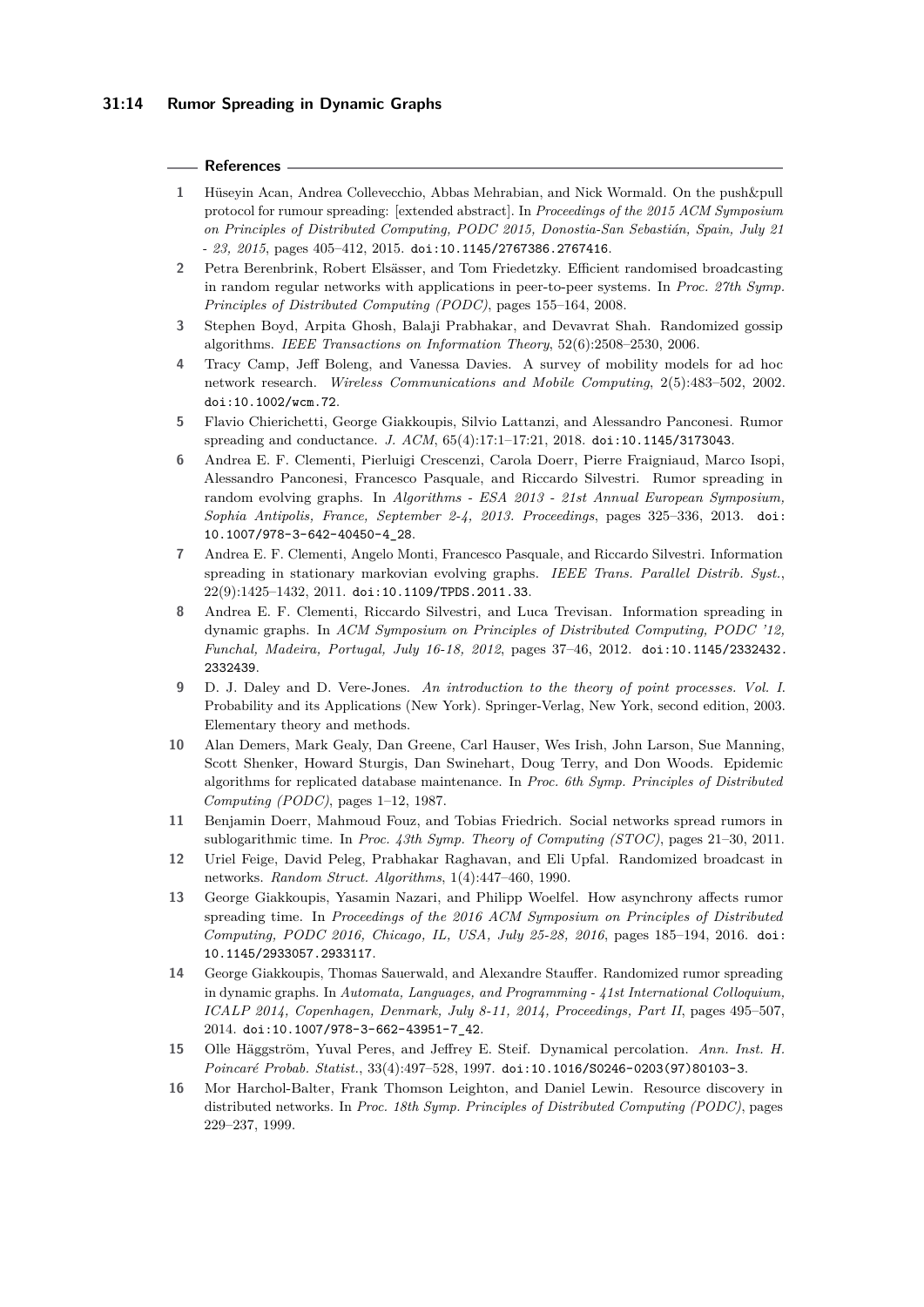- <span id="page-14-5"></span>**17** Dariusz R. Kowalski and Christopher Thraves Caro. Estimating time complexity of rumor spreading in ad-hoc networks. In Jacek Cichon, Maciej Gebala, and Marek Klonowski, editors, *Ad-hoc, Mobile, and Wireless Network - 12th International Conference, ADHOC-NOW 2013, Wrocław, Poland, July 8-10, 2013. Proceedings*, volume 7960 of *Lecture Notes in Computer Science*, pages 245–256. Springer, 2013.
- <span id="page-14-2"></span>**18** Henry Lam, Zhenming Liu, Michael Mitzenmacher, Xiaorui Sun, and Yajun Wang. Information dissemination via random walks in *d*-dimensional space. In *Proceedings of the Twenty-Third Annual ACM-SIAM Symposium on Discrete Algorithms, SODA 2012, Kyoto, Japan, January 17-19, 2012*, pages 1612–1622, 2012. [doi:10.1137/1.9781611973099.128](https://doi.org/10.1137/1.9781611973099.128).
- <span id="page-14-6"></span>**19** László Lovász and Ravi Kannan. Faster mixing via average conductance. In Jeffrey Scott Vitter, Lawrence L. Larmore, and Frank Thomson Leighton, editors, *Proceedings of the Thirty-First Annual ACM Symposium on Theory of Computing, May 1-4, 1999, Atlanta, Georgia, USA*, pages 282–287. ACM, 1999. [doi:10.1145/301250.301317](https://doi.org/10.1145/301250.301317).
- <span id="page-14-0"></span>**20** Konstantinos Panagiotou and Leo Speidel. Asynchronous rumor spreading on random graphs. In *Algorithms and Computation - 24th International Symposium, ISAAC 2013, Hong Kong, China, December 16-18, 2013, Proceedings*, pages 424–434, 2013. [doi:10.1007/978-3-642-45030-3\\_](https://doi.org/10.1007/978-3-642-45030-3_40) [40](https://doi.org/10.1007/978-3-642-45030-3_40).
- <span id="page-14-3"></span>**21** Alberto Pettarin, Andrea Pietracaprina, Geppino Pucci, and Eli Upfal. Tight bounds on information dissemination in sparse mobile networks. In *Proceedings of the 30th Annual ACM Symposium on Principles of Distributed Computing, PODC 2011, San Jose, CA, USA, June 6-8, 2011*, pages 355–362, 2011. [doi:10.1145/1993806.1993882](https://doi.org/10.1145/1993806.1993882).
- <span id="page-14-4"></span>**22** Ali Pourmiri and Bernard Mans. Tight analysis of asynchronous rumor spreading in dynamic networks. In *Proceedings of the ACM Symposium on Principles of Distributed Computing, PODC 2020, Salerno, Italy, 3-7 August 2020*, pages 263–272, 2020.
- <span id="page-14-1"></span>**23** Ali Pourmiri and Fahimeh Ramezani. Ultra-fast asynchronous randomized rumor spreading (brief announcement). In *The 31st ACM on Symposium on Parallelism in Algorithms and Architectures, SPAA 2019, Phoenix, AZ, USA, June 22-24, 2019.*, pages 81–83, 2019. [doi:](https://doi.org/10.1145/3323165.3323167) [10.1145/3323165.3323167](https://doi.org/10.1145/3323165.3323167).
- <span id="page-14-7"></span>**24** Perla Sousi and Sam Thomas. Cutoff for random walk on dynamical erdős-rényi graph. *arXiv*, 2018. [arXiv:1807.04719](http://arxiv.org/abs/1807.04719).

# <span id="page-14-8"></span>**A Missing Proofs of Section [2](#page-3-0)**

**Proof of Lemma [2.8.](#page-5-1)** For very  $j = 1, \ldots, n-1$ , define  $s_j$  and  $t_j$  to be exponentially distributed random variables with rates  $\alpha_j$  and  $\beta_j$ , respectively. Define  $X = (s_1, \ldots, s_n)$  and  $Y = (t_1, \ldots, t_n)$ . Toward proving the stochastic dominance, we couple *X* and *Y*, first by revealing *Y*, and then, for every  $1 \leq j \leq n-1$ , set  $s_j = \beta_j t_j / \alpha_j$ . Now, for every  $j = 1, \ldots, n$ , and any positive number *x* we have that

$$
\begin{aligned} \mathbf{Pr}\left[s_j \geqslant x\right] &= \mathbf{Pr}\left[\frac{\alpha_j}{\beta_j} s_j \geqslant \frac{\alpha_j}{\beta_j} x\right] = \mathbf{Pr}\left[t_j > \frac{\alpha_j}{\beta_j} x\right] \\ &= \exp\{-\beta_j(\alpha_j/\beta_j) x\} = \exp\{-\alpha_j x\}. \end{aligned}
$$

Therefore,  $X = (s_1, \ldots s_n)$  are exponentially distributed according to *A*. Also,  $\beta_j/\alpha_j \geq 1$ and hence, for every  $1 \leq m \leq n-1$ ,  $t_j \leq s_j$  and we get that

$$
\sum_{j=1}^{m} t_j \leqslant \sum_{j=1}^{m} s_j.
$$

This implies that, Poisson process  $P(A)$  requires at least as much time as  $P(B)$  requires to generate *m* events. For any given *t*, let  $N_A(t)$  and  $N_B(t)$  denote the number of events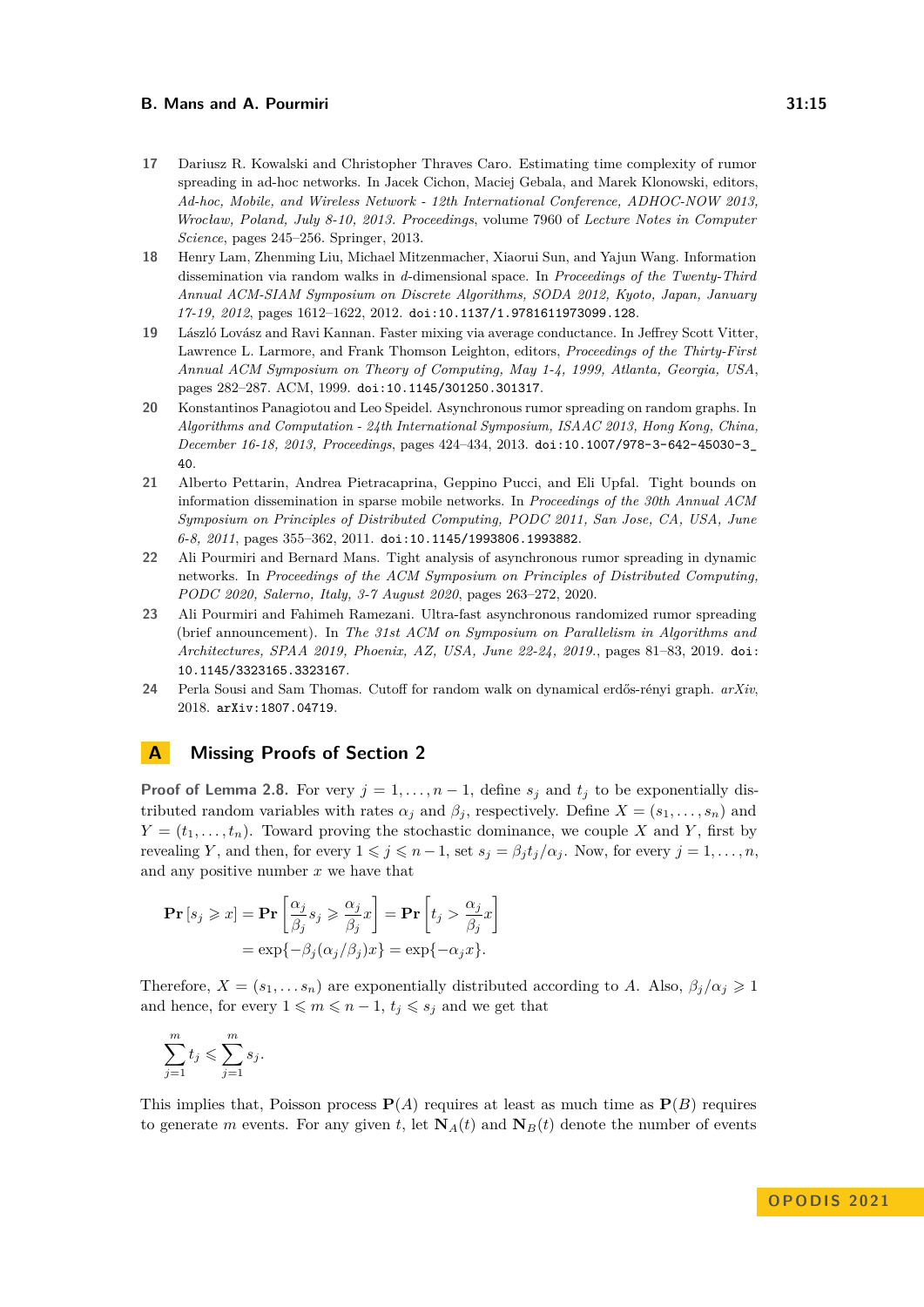happened by  $\mathbf{P}(A)$  and  $\mathbf{P}(B)$  during [0, t], respectively. Then we have that  $\mathbf{N}_A(t) \leq \mathbf{N}_B(t)$ . Thus, for every positive integer *k*, we get that

$$
\mathbf{Pr}\left[\mathbf{N}_B(t) \leq k\right] \leqslant \mathbf{Pr}\left[\mathbf{N}_A(t) \leqslant k\right],
$$

which proves the lemma.

We will combine the Lemmas 9 and 10 from [\[20\]](#page-14-0) and get the following concentration bound for a particular set of exponential random variables.

 $\blacktriangleright$  **Lemma A.1** (Lemma 9 and 10. [\[20\]](#page-14-0)). Let  $f(m, j)$  be a deterministic sequence such that for  $1 \leq j \leq m$ ,  $\mathbf{E}\left[s_j|I_j\right]^{-1} \geq f(m,j)$  and  $f(m,j) = \Theta(\min\{j,m-j\})$ . Moreover, let  $\{t_j^+\}_{j=1}^{m-1}$ be a sequences of independent random variables, where  $t_j^+$  is exponentially distributed with *parameter*  $f(m, j)$ *. Also let*  $T^+ = \sum_{j=1}^{m-1} t_j^+$ *, and*  $S_m = \sum_{j=1}^{m-1} s_j$ *. Then, we have* 

for 
$$
0 < \lambda < \min_{j \in [m-1]} f(m, j)
$$
,  $\mathbf{E} [e^{\lambda S_m}] \le \exp{\lambda \mathbf{E} [T^+] + O(1)}$ .

*This implies that, for every*  $z > 0$ *,* 

$$
\mathbf{Pr}\left[S_{m-1} \geqslant z\right] \leqslant \exp\{\lambda \mathbf{E}\left[T^{+}\right] + O(1) - \lambda z\}
$$

# <span id="page-15-0"></span>**B Properties of Geometric Mobile Networks**

This section is devoted to the proof of Lemma [4.1.](#page-9-1) Geometric mobile model is a dynamic evolving network  $\mathcal{M}(n, R) = \{G^{(t)}\}_{t=0}^{\infty}$  contains a set of *n* agents, denoted by [*n*]. Each agent independently performs nearest neighbor random walks on  $H = (L_{n,\epsilon}, E)$  and there is an edge between two agents if their Euclidean distance is at most *R*. Recall that

$$
L_{n,\epsilon} = \{ (k \cdot \epsilon, l \cdot \epsilon) : k, l \in \mathbb{N}, k, l \leq \sqrt{n}/\epsilon \},
$$

and

$$
E = \{ \{x, y\} : x, y \in L_{n,\varepsilon}, d(x, y) \leqslant r \}.
$$

It is easy to see that for every  $x \in L_{n,\epsilon}$  there are  $\Theta(r^2)$  locations at distance at most *r* from *x* and hence *H* is almost regular (i.e., the ratio of the maximum and minimum degree is at most a constant). Since *H* is connected and almost regular, a Markov chain defined by the random walk is ergodic and converges to an almost uniform stationary distribution over *L*<sub>*n*,*ε*</sub>, say *π*. Notice that by an almost uniform we mean that for every location *x*, *y*  $\in$  *L*<sub>*n*,*ε*</sub>,  $\pi(x)/\pi(y) = \Theta(1)$ . Since *n* agents perform random walks on *H*, we will have an Markov chain with state space

$$
\underbrace{L_{n,\varepsilon} \times L_{n,\varepsilon} \times \ldots L_{n,\varepsilon}}_{n \text{ times}}.
$$

Then, by a basic property of ergodic and finite Markov chains, at any time  $t \geq 1$ , each agent is located at location  $x \in L_{n,\varepsilon}$  with probability  $\pi(x)$ . Before proving Lemma [4.1,](#page-9-1) we first present some useful lemmas. Note that we use node or agent but they have the same meaning.

▶ **Lemma B.1.** *Let A denote a arbitrary* 2*-dimensional grid with m*′ *nodes and S be an arbitrary set of nodes in A, with size at most*  $m'/2$ *. Then, there exists a constant*  $c > 0$  *such that*  $N(S) \geq c' \sqrt{|S|}$ , where  $N(S)$  *is the number of nodes that have at least one neighbor in S.*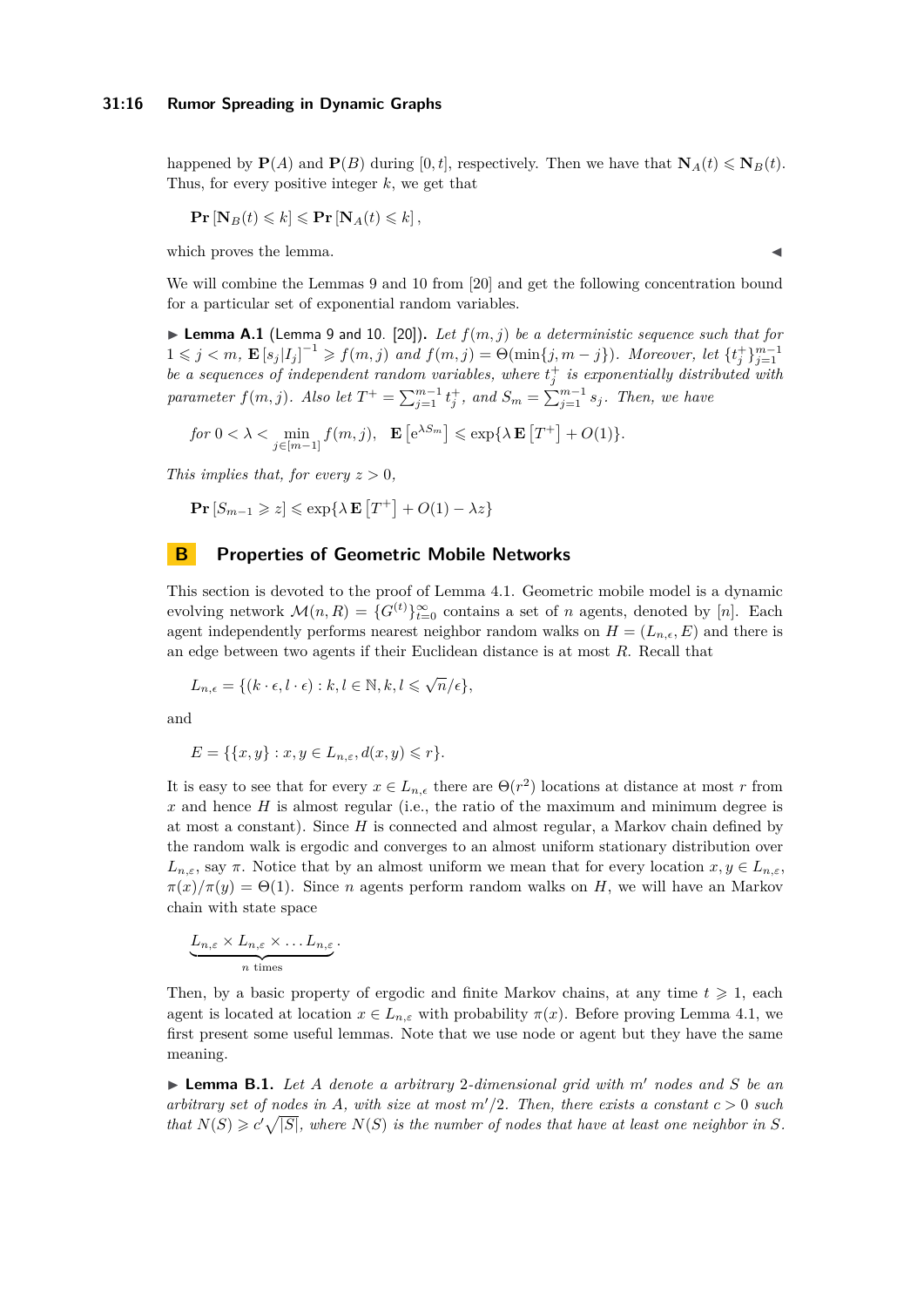The proof can be found in [\[7,](#page-13-0) Theorem 4.1].

<span id="page-16-0"></span>**► Lemma B.2.** Let *M* be an  $m \times m$  grid embedded on  $\sqrt{n} \times \sqrt{n}$  square plane, where  $m = \sqrt{5n}/R$ *. Then, with high probability, each cell of M contains*  $\Theta(R^2)$  *agents.* 

**Proof.** Each cell in *M* is an  $R/\sqrt{5} \times R/\sqrt{5}$  square and contains  $R^2/5\varepsilon^2$  nodes from  $L_{n,\varepsilon}$ . Let us fix some  $1 \leqslant t \leqslant n^3$  and arbitrary cell *C*. Then, the location of each agent at time *t* has an almost uniform distribution  $\pi$  over  $L_{n,\varepsilon}$ . For every agent  $u \in [n]$ , define indicator random variable  $I_{u,C}$  as follows:

$$
I_{u,C} = \begin{cases} 1 & \text{if } i \text{ is located in cell } C, \\ 0 & \text{otherwise.} \end{cases}
$$

Thus,

$$
\Pr[I_{u,C} = 1] = \sum_{x \in C \cap L_{n,\varepsilon}} \pi(x) = (R^2/5\varepsilon^2) \times \Theta(\varepsilon^2/n) = \Theta(R^2/5n).
$$

Also let  $Y = \sum_{u \in [n]} I_{u,C}$  to denote the number of agents at time *t* in cell *C*. By the linearity of expectation we have that  $\mathbf{E}[Y] = \Theta(R^2)$ . Applying a Chernoff bound, we conclude that

$$
\mathbf{Pr}\left[\left|Y - \mathbf{E}\left[Y\right]\right| \geqslant \mathbf{E}\left[Y\right]/2\right] \leqslant e^{-\mathbf{E}\left[Y\right]/12} = n^{-\omega(1)}.
$$

Therefore, with probability  $n^{-\omega(1)}$ , cell *C* does not contain  $\Theta(R^2)$  agents at time *t*. An application of union bound over all time steps and cells implies that with probability 1−*n* −*ω*(1) , for every  $1 \leq t \leq n^3$ , each cell of *M* contains  $\Theta(R^2)$  agents which completes the proof.  $\blacktriangleleft$ 

**► Lemma B.3** (Restatement of Lemma [4.1\)](#page-9-1). *Suppose that*  $\mathcal{M}(n, R) = \{G^{(t)}\}_{t=0}^{\infty}$ , is a geometric *mobile network with*  $f(n)\sqrt{\log n} \leq R \leq \sqrt{n}$ , where  $f(n)$  *is a slowly growing function in n*. *Then, with probability*  $1 - n^{-\omega(1)}$ *, for every*  $1 \leq t \leq n^3$ *, the followings hold:* 

**1.** For every node *u* (agent),  $d_u(t) = \Theta(R^2)$ , where  $d_u(t)$  is the degree of node *u* in  $G^{(t)}$ .

**2.** There exists constant  $a > 0$  such that conductance function  $G^{(t)}$  satisfies

$$
\Phi(x) \geqslant \begin{cases} a & 1 \leqslant x \leqslant R^2, \\ a \frac{R}{\sqrt{\min\{x, n-x\}}} & R^2 < x \leqslant n-1. \end{cases}
$$

**Proof of (1).** Let us fix an arbitrary time step  $1 \leq t \leq n^3$  and an arbitrary agent, say *u*, that is located at some  $x \in L_{n,\varepsilon}$ . Define

$$
B(x) = \{ y : y \in L_{n,\varepsilon}, d(x, y) \le R \}.
$$

It is not hard to see that for every *x*,  $|B(x)| = \Theta((R/\varepsilon)^2)$ . For every  $y \in B(x)$  and  $u \in [n]$ , let us define the indicator random variable  $I_{u,y}$  as follows:

$$
I_{u,y} = \begin{cases} 1 & \text{if } u \text{ is located at } y, \\ 0 & \text{otherwise.} \end{cases}
$$

Clearly,  $Y = \sum_{v \in [n] \setminus u} \sum_{y \in B(x)} I_{v,y}$  is the degree of agent *u* in  $G^{(t)}$ . Since every agent *v* has almost uniform distribution  $\pi$  over  $L_{n,\varepsilon}$  and agents are independent from each other, we get that

$$
\Pr[I_{v,y} = 1] = \pi(y) = \Theta(\varepsilon^2/n).
$$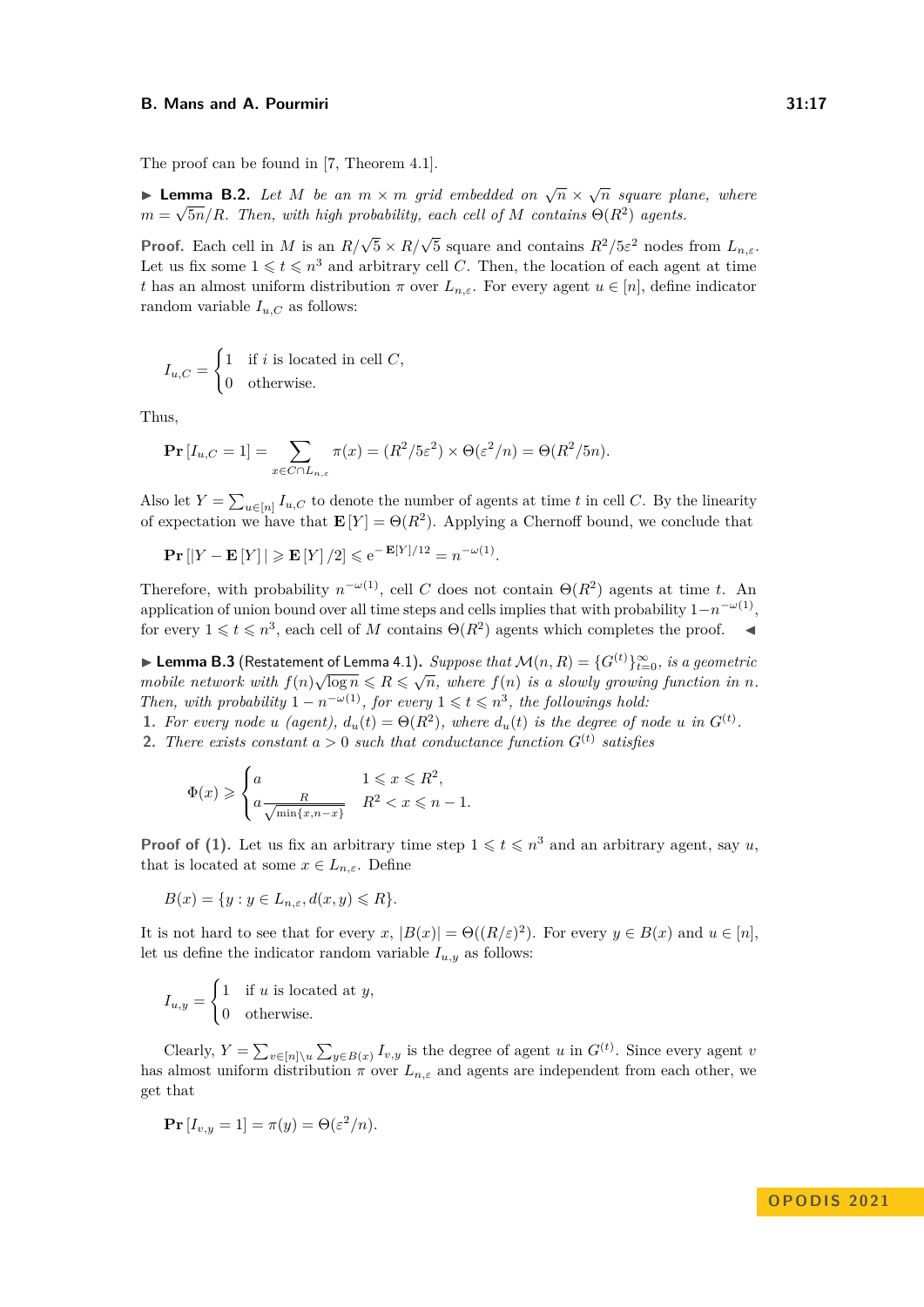### <span id="page-17-0"></span>**31:18 Rumor Spreading in Dynamic Graphs**



**Figure 1** The right grid is the dual of colored left grid, where colored faces are translated to colored vertices.

Thus, by linearity of expectation we have

$$
\mathbf{E}[Y] = \sum_{v \in [n] \setminus u} \sum_{y \in B(x)} \mathbf{E}[I_{v,y}] = \sum_{v \in [n] \setminus u} \sum_{y \in B(x)} \pi(y)
$$
  
=  $(n-1) \sum_{y \in B(x)} \pi(y) = (n-1)|B(x)|\Theta(\varepsilon^2/n) = \Theta(R^2) = \omega(\log n).$ 

 $I_{v,y}$ 's are mutually independent so we apply a Chernoff bound and conclude that

$$
\mathbf{Pr}\left[\left|Y - \mathbf{E}\left[Y\right]\right| \geqslant \mathbf{E}\left[Y\right]/2\right] \leqslant e^{-\mathbf{E}\left[Y\right]/12} = n^{-\omega(1)}.
$$

Note that the above inequality holds only for an arbitrary and fixed time step *t* and node u. By union bound over all *n* agents and  $n<sup>3</sup>$  time steps, we conclude that with probability  $n^3 \times n \times n^{-\omega(1)}$  there is a time step *s* and agent *w* such that  $d_w(s) \notin [\mathbf{E}[Y]/2, 3\mathbf{E}[Y]/2]$ . Therefore, with probability  $1 - n^{-\omega(1)}$ , for every agent *u* and time step *t*,  $d_u(t) = \Theta(R^2)$ , which completes proof of (1).

**Proof of (2).** Suppose that  $m =$ √  $5n/R$  and consider an  $m \times m$  grid M embedded in a plane square of  $\sqrt{n} \times \sqrt{n}$ , whose cells are  $\sqrt{R/5} \times \sqrt{R/5}$  squares. By Lemma [B.2,](#page-16-0) with high probability, for every *t*, each cell of *M* contains  $\Theta(R^2)$  agents. Fix an arbitrary set of agents (nodes), say *S*, with size  $1 \le s \le n/2$ . Also fix some time step *t*. Then, with respect to *S* and time *t*, we color cells of *M* as follows. Cell *C* becomes white, if at most 3*/*4 agents in *C* are contained in *S* and black otherwise. As a result, each cell of *M* gets colored by either black or white at time step *t*. Let *B* and *W* denote the set of black and white cells in *M*. Now, let us consider the dual of the grid *M*, which is again a  $(m-1) \times (m-1)$  grid. Notice that the vertex set of the dual graph is the interior faces of the primal and two vertices in the dual are connected if their corresponding faces (cells) are side by side (e.g. see Figure [1\)](#page-17-0). By definition of  $\mathcal{M}(n, R) = \{G^{(t)}\}_{t=0}^{\infty}$ , every two agents located at any two side-by-side cells are connected by an edge, because their Euclidean distance is at most  $\sqrt{4R^2/5 + R^2/5} = R$ . According to the size of *B* we consider two cases:

 $|B| < m^2/2$ :

Let *D* be the set of vertices corresponding to cells of *B* in the dual graph (i.e. set of black nodes in the right grid of Fig. [1\)](#page-17-0). Thus,  $|D| < m^2/2$ . By Lemma [B.1,](#page-9-1) we have that  $N(D) \geq c' \sqrt{|D|}$ , for some constant *c*'. This implies that there are at least  $c' \sqrt{|B|}$  white cells that are connected to cells of *B*. By the coloring rule, we deduce that if a black cell and a white cell are side by side, then at least 3*/*4 agents from the black cell contained in *S* are connected to at least  $1/4$  agents of the white cell contained in  $\overline{S}$ . Moreover, every agent of *S* contained in a white cell is connected to at least 1*/*4 agents from the same cell, which are contained in  $\overline{S}$ . Remember that by Lemma [B.2](#page-16-0) each cell contains  $\Theta(R^2)$ agents, w.h.p. Thus, we get that in  $G^{(t)}$ ,

$$
|E(S,\overline{S})| \geqslant c\sqrt{|B|}\Theta(R^2) + \sum_{C \in W} x(C)\Theta(R^2),
$$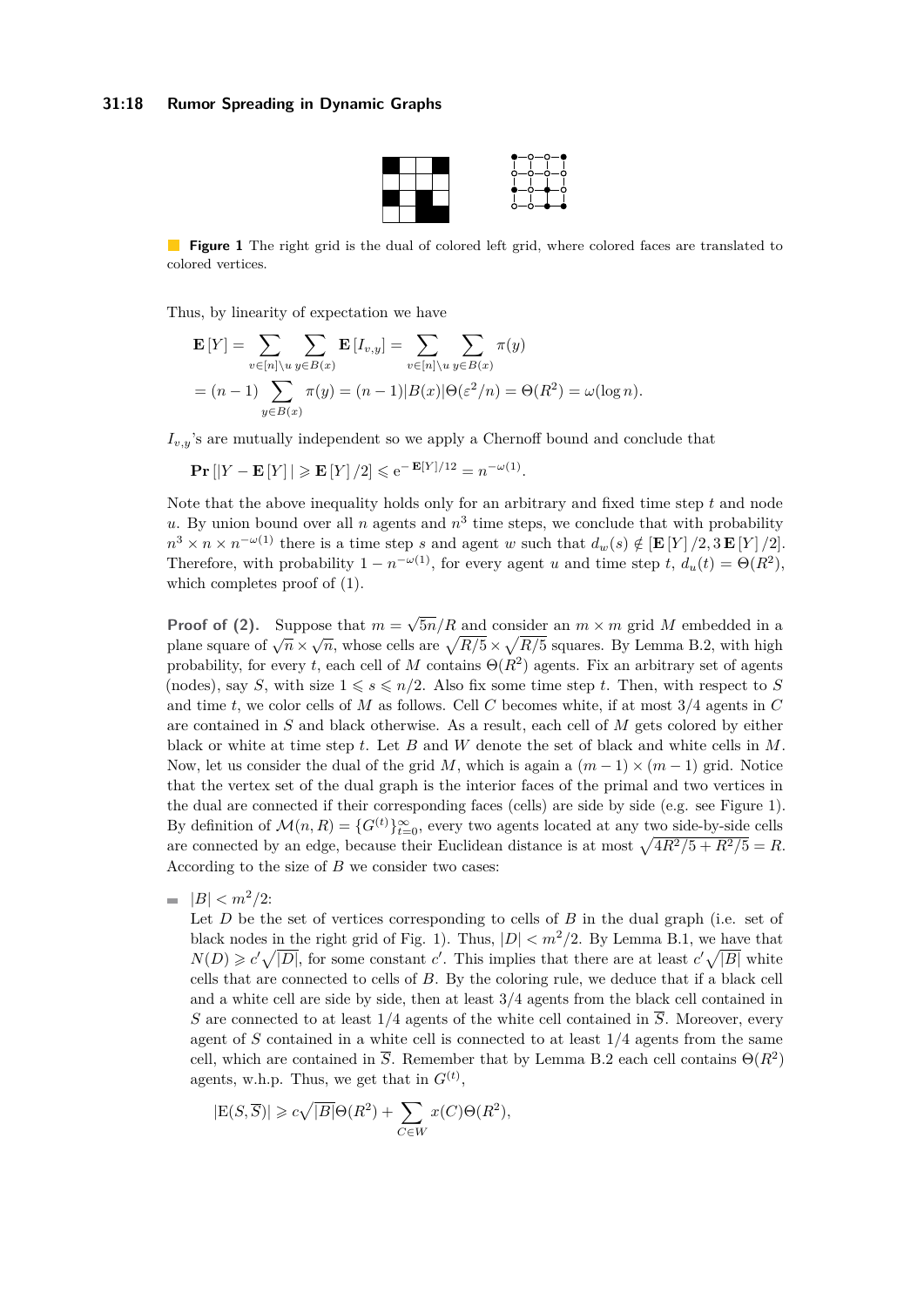where  $x(C)$  is the number of agents in *S* that are contained in white cell *C*. Moreover,  $G<sup>(t)</sup>$  is almost regular with degree  $\Theta(R^2)$  and each cell contains at most  $\Theta(R^2)$  agents. So we have

$$
\text{vol}(S) \leqslant |B|\Theta(R^4) + \sum_{C \in W} x(C)\Theta(R^2).
$$

Now, we may consider two cases  $|B| = 0$  and  $|B| > 0$ . In first case, by two above inequalities we get

<span id="page-18-0"></span>
$$
\frac{|\mathcal{E}(S,\overline{S})|}{\text{vol}(S)} = \Theta(1). \tag{14}
$$

For the second case we get

<span id="page-18-1"></span>
$$
\frac{|E(S,\overline{S})|}{\text{vol}(S)} \ge \frac{\sqrt{|B|}\Theta(R^4) + \sum_{C \in W} x(C)\Theta(R^2)}{|B|\Theta(R^4) + \sum_{C \in W} x(C)\Theta(R^2)} \ge \Theta\left(\frac{\sqrt{|B|}R^4}{|B|R^4}\right)
$$

$$
= \Theta\left(\frac{1}{\sqrt{|B|}}\right) \ge \Theta\left(\sqrt{\frac{3R^2}{20|S|}}\right) = \Theta\left(\frac{R}{\sqrt{|S|}}\right),\tag{15}
$$

where the second inequality comes from the fact for every number  $z > x > 0$  and arbitrary  $z > 0$ , we have that  $\frac{x+y}{z+y} \geqslant \frac{x}{z}$ . Also, the third one follows from  $|B|\Theta(R^2)3/4 \leqslant |S|$ , as 3*/*4 agents in each black cell contained in *S*.

 $|B| \geq m^2/2$ : In this case, we first observe that  $|W| = \Theta(m^2)$ . Toward a contradiction,  $\rightarrow$ we assume that

$$
|W| = o(m^2) = o(n/R^2)
$$

and hence white cells can have at most  $|W|\Theta(R^2) = o(n)$  agents, by lemma [B.2,](#page-16-0) each cell contains  $\Theta(R^2)$  agents. On the other hand, by definition, black cells can accommodate at most  $n/4$  agents from  $\overline{S}$ , which contradicts assumption that  $|\overline{S}| \geq n/2$ . So we have that  $|W| = \Theta(m^2) = \Theta(|B|)$ . Since  $|W| + |B| = m^2$  we conclude that  $|W| < m^2/2$ . Again similar to the previous case, there are at least  $c\sqrt{|W|}$  black cells, which are adjacent to white cells and we have

$$
|E(S,\overline{S})| \geqslant c\sqrt{|W|}\Theta(R^2) + \sum_{C \in W} x(C)\Theta(R^2).
$$

Moreover,

$$
\text{vol}(S) \leqslant |B| \Theta(R^4) + \sum_{C \in W} x(C) \Theta(R^2) = |W| \Theta(R^4) + \sum_{C \in W} x(C) \Theta(R^2),
$$

where it follows from the fact that  $|W| = \Theta(|B|)$ . Similar to the previous case we will have,

$$
\frac{|\mathcal{E}(S, S^c)|}{\text{vol}(S)} \ge \frac{\sqrt{|W|}\Theta(R^4) + \sum_{C \in W} x(C)\Theta(R^2)}{|W|\Theta(R^4) + \sum_{C \in W} x(C)\Theta(R^2)} \ge \Theta\left(\frac{1}{\sqrt{|W|}}\right) = \Theta\left(\frac{1}{\sqrt{|B|}}\right) = \Theta\left(\sqrt{\frac{3R^2}{20|S|}}\right) = \Theta\left(\frac{R}{\sqrt{|S|}}\right).
$$
\n(16)

<span id="page-18-2"></span>**OPODIS 2021**